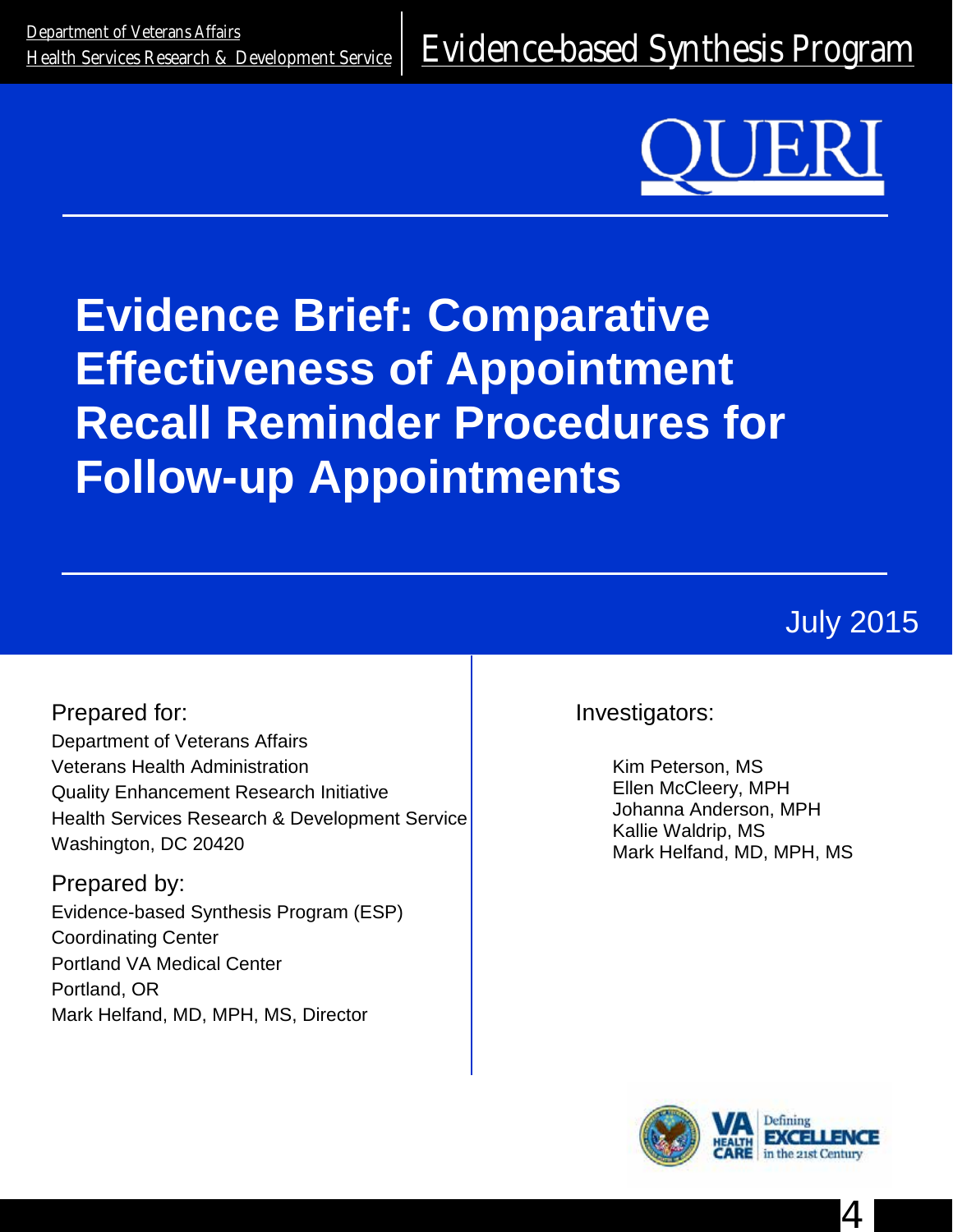# **PREFACE**

The VA Evidence-based Synthesis Program (ESP) was established in 2007 to provide timely and accurate syntheses of targeted healthcare topics of particular importance to clinicians, managers, and policymakers as they work to improve the health and healthcare of Veterans. QUERI provides funding for four ESP Centers, and each Center has an active University affiliation. Center Directors are recognized leaders in the field of evidence synthesis with close ties to the AHRQ Evidence-based Practice Centers. The ESP is governed by a Steering Committee comprised of participants from VHA Policy, Program, and Operations Offices, VISN leadership, field-based investigators, and others as designated appropriate by QUERI/HSR&D.

The ESP Centers generate evidence syntheses on important clinical practice topics. These reports help:

- Develop clinical policies informed by evidence;
- Implement effective services to improve patient outcomes and to support VA clinical practice guidelines and performance measures; and
- Set the direction for future research to address gaps in clinical knowledge.

The ESP disseminates these reports throughout VA and in the published literature; some evidence syntheses have informed the clinical guidelines of large professional organizations.

The ESP Coordinating Center (ESP CC), located in Portland, Oregon, was created in 2009 to expand the capacity of QUERI/HSR&D and is charged with oversight of national ESP program operations, program development and evaluation, and dissemination efforts. The ESP CC establishes standard operating procedures for the production of evidence synthesis reports; facilitates a national topic nomination, prioritization, and selection process; manages the research portfolio of each Center; facilitates editorial review processes; ensures methodological consistency and quality of products; produces "rapid response evidence briefs" at the request of VHA senior leadership; collaborates with HSR&D Center for Information Dissemination and Education Resources (CIDER) to develop a national dissemination strategy for all ESP products; and interfaces with stakeholders to effectively engage the program.

Comments on this evidence report are welcome and can be sent to Nicole Floyd, ESP CC Program Manager, at Nicole. Floyd@va.gov.

**Recommended citation:** Peterson K, McCleery E, Anderson J, Waldrip K, Helfand M. Evidence Brief: Comparative Effectiveness of Appointment Recall Reminder Procedures for Follow-up Appointments. VA ESP Project #09-199; 2015.

This report is based on research conducted by the Evidence-based Synthesis Program (ESP) Coordinating Center located at the **Portland VA Health Care System, Portland, OR**, funded by the Department of Veterans Affairs, Veterans Health Administration, Office of Research and Development, Quality Enhancement Research Initiative. The findings and conclusions in this document are those of the author(s) who are responsible for its contents; the findings and conclusions do not necessarily represent the views of the Department of Veterans Affairs or the United States government. Therefore, no statement in this article should be construed as an official position of the Department of Veterans Affairs. No investigators have any affiliations or financial involvement (*eg*, employment, consultancies, honoraria, stock ownership or options, expert testimony, grants or patents received or pending, or royalties) that conflict with material presented in the report.

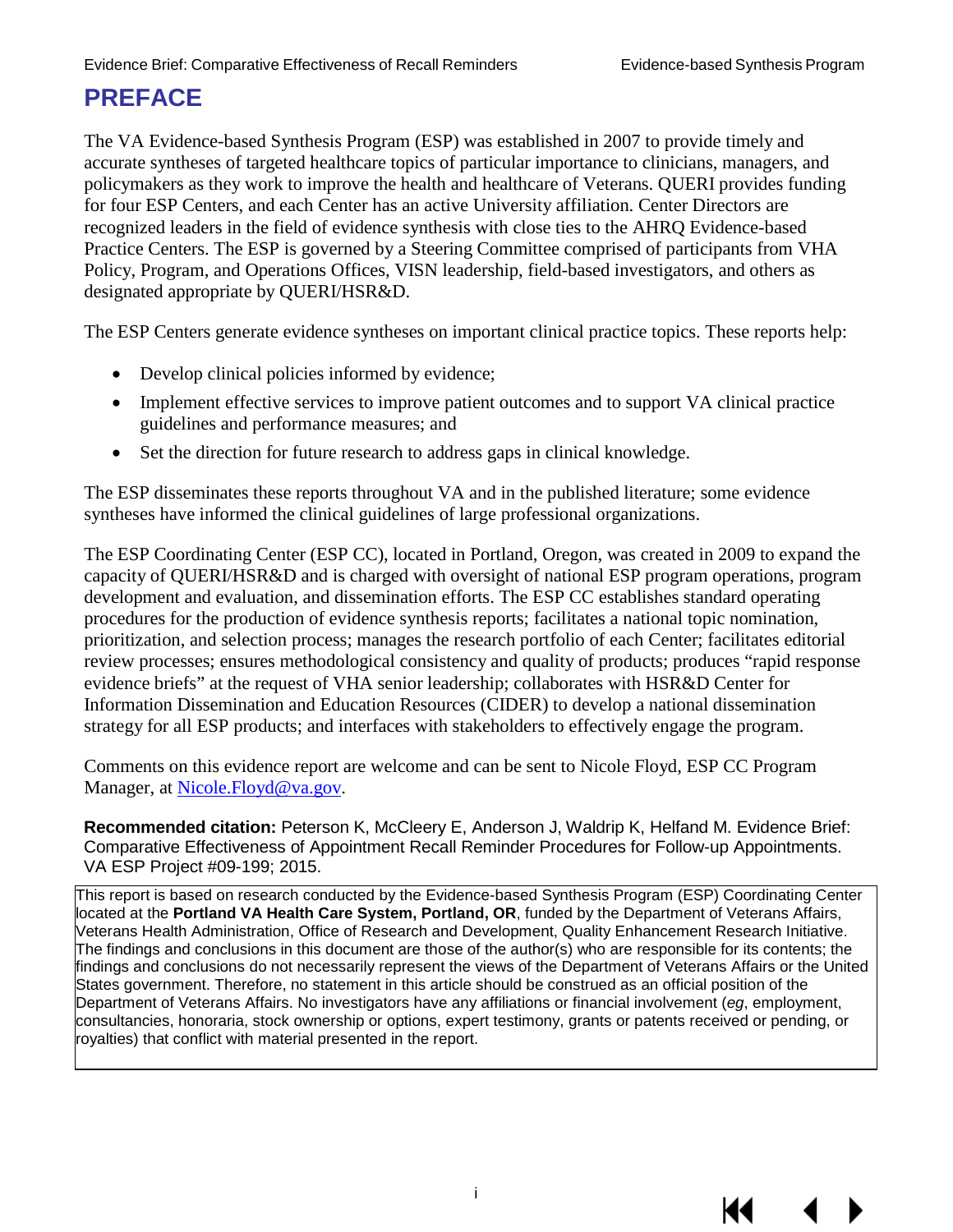**KK** 

# **TABLE OF CONTENTS**

| Key Question 1: For adult patients who are targeted for follow-up appointments, what is the<br>comparative effectiveness of appointment Recall Reminder (RR) procedures versus other                                                                                                                                                                                      |
|---------------------------------------------------------------------------------------------------------------------------------------------------------------------------------------------------------------------------------------------------------------------------------------------------------------------------------------------------------------------------|
|                                                                                                                                                                                                                                                                                                                                                                           |
|                                                                                                                                                                                                                                                                                                                                                                           |
| Key Question 2: For adult patients who are targeted for future appointments, does the<br>comparative effectiveness of appointment Recall Reminder (RR) procedures versus other<br>kinds of follow-up appointment scheduling systems differ according to patient factors,<br>scheduling system engineering design and management factors, or facility characteristics?  13 |
| A.                                                                                                                                                                                                                                                                                                                                                                        |
| Appointment scheduling systems engineering design and management factors 14<br><b>B.</b>                                                                                                                                                                                                                                                                                  |
| C.                                                                                                                                                                                                                                                                                                                                                                        |
|                                                                                                                                                                                                                                                                                                                                                                           |
|                                                                                                                                                                                                                                                                                                                                                                           |
|                                                                                                                                                                                                                                                                                                                                                                           |
|                                                                                                                                                                                                                                                                                                                                                                           |
|                                                                                                                                                                                                                                                                                                                                                                           |

### **FIGURES AND TABLES**

| Table 2: Comparative effectiveness of reminder modes for existing appointments 16    |  |
|--------------------------------------------------------------------------------------|--|
| Table 3: Potential systems approach research design for evaluating the RR system  19 |  |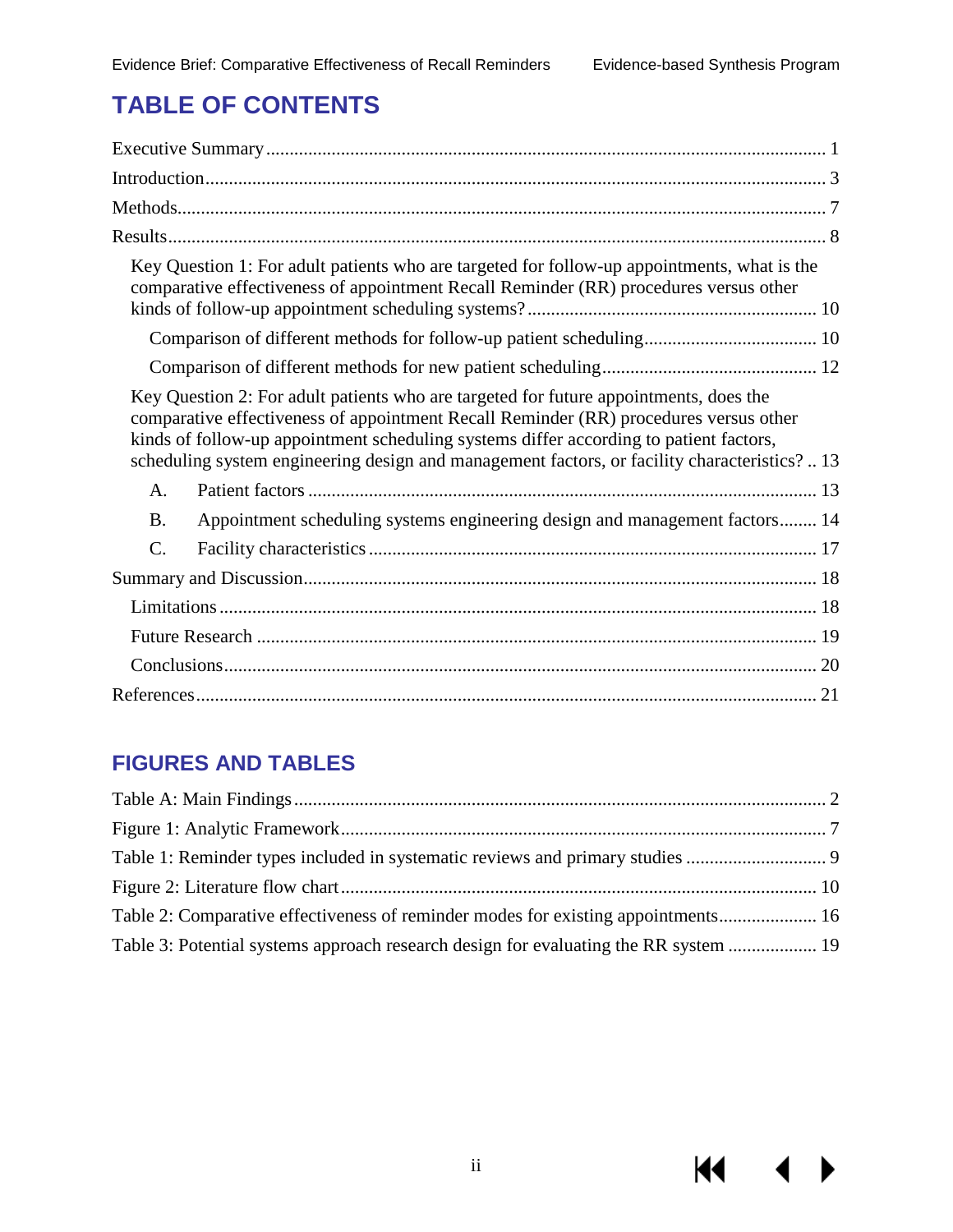# <span id="page-3-0"></span>**EXECUTIVE SUMMARY**

After 5 years of mandated use, the 2010 Recall Reminder policy is being revisited because significant decreases have not been observed from 2010 to 2014 in overall appointment no-shows or cancellations and staff members have criticized the time and resource intensity of the system. We found published literature to be of little help in deciding whether to keep, modify, or replace the current Class I VHA recall reminder software. This is because the published literature has not evaluated the effect of alternatives on a complete set of related system outcomes: no-show rates, backlog, call center waiting time, administrative burden, and patient satisfaction. It also has not evaluated policy options such as:

1) *More flexibility.* This option could give clinicians and patients a choice of recall reminder or scheduling a future appointment >90 days, more options for mode and threshold of notification, and the option to contact a dedicated phone line in the pertinent clinic versus a general call center number with redirection to specific clinics.

2) *Adaptation to local circumstances.* This option may involve using a different cutoff than 90 days depending on a facility's backlog of new patients, call center hold time, or the patient population.

The studies we identified (Table A) provided limited evidence that use of a recall reminder scheduling system can decrease the rate of missed appointments by 7 percentage points compared to '365 scheduling' in elderly Veterans. However, this evidence did not evaluate resource use or the impact on backlog, and the specific circumstances and practices of the medical center in which the study was performed are not generalizable to the VA health system overall. Studies that compared appointment reminder methods, regardless of scheduling method or whether patients were new or established, suggest that the Access and Clinic Administration Program (ACAP) should explore the use of live telephone reminders and text message reminders as an alternative to the current postal reminders. However, the independent effect of the scheduling component versus the reminder component remains unknown. Directions for future VA quality improvement initiatives include evaluation of (1) a complete set of pertinent and related system outcomes, (2) policy options of more flexibility and adaptation to local circumstances, (3) the impact of potential patient, provider, and system effect modifiers, (4) the impact of variation in recall reminder scheduling system design (*ie*, how and when Veterans are contacted), (5) the independent contributions from the scheduling and reminder components, (6) the use of agent-based models to identify areas with greatest potential for change, and (7) tailoring the scheduling approach to the individual Veteran.

#### *Background*

As part of the VHA's focus on improving Veteran access, the ACAP requested that the ESP CC conduct a rapid evidence brief to evaluate the comparative effectiveness of appointment recall reminder procedures for follow-up appointments, by (1) considering their overall net benefit in reducing follow-up appointment missed opportunities, while not worsening organizational outcomes and (2) identifying potential effect modifiers. Findings from this evidence brief will be used to inform a potential revision of the 2010 VHA Directive 2010-027 that prohibits scheduling of >90-day follow-up appointments at the time Veterans leave the clinic and mandated the use of recall reminder procedures.

#### *Methods*

We searched MEDLINE®, the Cochrane Database of Systematic Reviews, and the Cochrane Central Registry of Controlled Trials using terms for appointments, reminders and schedules. We used prespecified criteria for rating internal validity and strength of the evidence for each outcome and comparison. See our PROSPERO protocol for our full methods.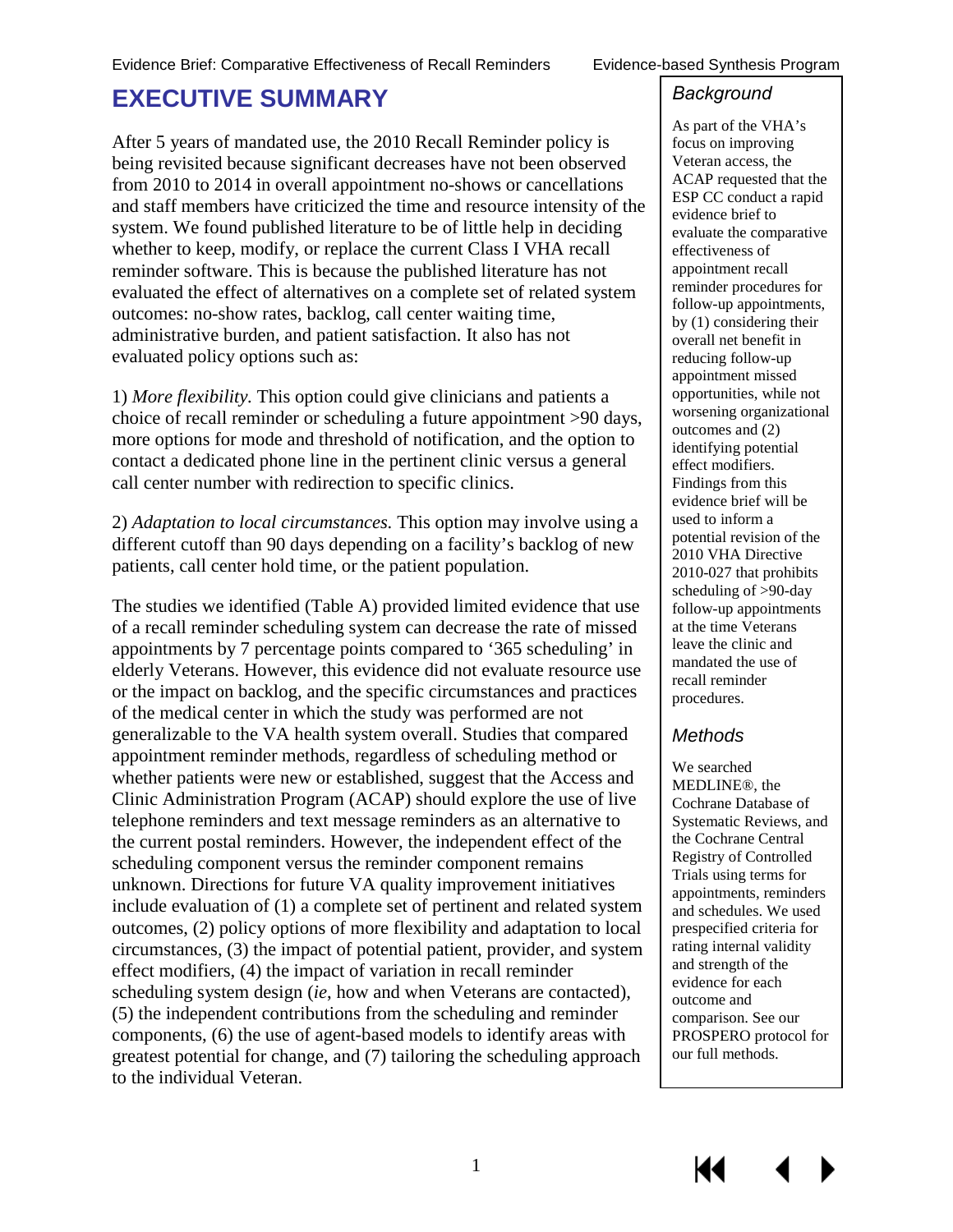$\blacklozenge$ 

KI I

#### <span id="page-4-0"></span>**Table A: Main Findings**

| Comparison<br>(setting)                                                                                                | <b>Difference</b>                                                                                                                                                      | <b>Limitations</b>                                                                                                        |
|------------------------------------------------------------------------------------------------------------------------|------------------------------------------------------------------------------------------------------------------------------------------------------------------------|---------------------------------------------------------------------------------------------------------------------------|
| Comparison of methods for scheduling established patient follow-up visits                                              |                                                                                                                                                                        |                                                                                                                           |
| Recall reminder<br>letter 30-days prior<br>vs 365 scheduling at<br>end of visit (Miami<br><b>VA Geriatrics Clinic)</b> | Decreased missed appointments: 18% to<br>11% (P=.000)                                                                                                                  | No information about the<br>time and resource impact of<br>the recall reminder system                                     |
|                                                                                                                        | Decreased rate of patients with wait<br>times longer than 1 month when making<br>next appointment (0% vs 15%)                                                          | or about its engineering<br>characteristics (eg,<br>methods for managing<br>recall delinquencies, letter<br>content, etc) |
|                                                                                                                        | Comparison of methods for reminding patients of existing appointments                                                                                                  |                                                                                                                           |
| Live vs automated<br>phone reminders<br>(Non-VA<br>multispecialty<br>clinics)                                          | Live calls decreased no-shows:<br>Automated calls had more no-shows<br>(17.3 vs 13.6%, OR=1.28, 95% CI, 1.11-<br>1.47)                                                 |                                                                                                                           |
|                                                                                                                        | Similar attendance in Asian studies<br>(RR=0.99, 95% CI 0.95-1.02) and similar<br>no-show rate in Swiss substance abuse<br>clinic (OR=1.0, 95% CI 0.7-1.3)             | No information about what                                                                                                 |
| Text vs live phone<br>reminders (Non-VA                                                                                | Borderline lower no-show rate for phone<br>in Swiss primary care setting (OR=0.8,<br>T<br>95% CI, 0.7-1.0)                                                             | scheduling methods were<br>used or whether patients<br>were new or established                                            |
| Asian and Swiss<br>clinics)                                                                                            | Text reminders decreased cost: 55% to<br>65% lower for text than cost per call<br>reminder in Asian studies and total costs<br>in euros of 230 vs 8,910 in Swiss study |                                                                                                                           |
|                                                                                                                        | Similar satisfaction: % patients rates as<br>useful; 98.4% vs 98% in primary care<br>and 88% vs 86% in substance abuse<br>clinic                                       |                                                                                                                           |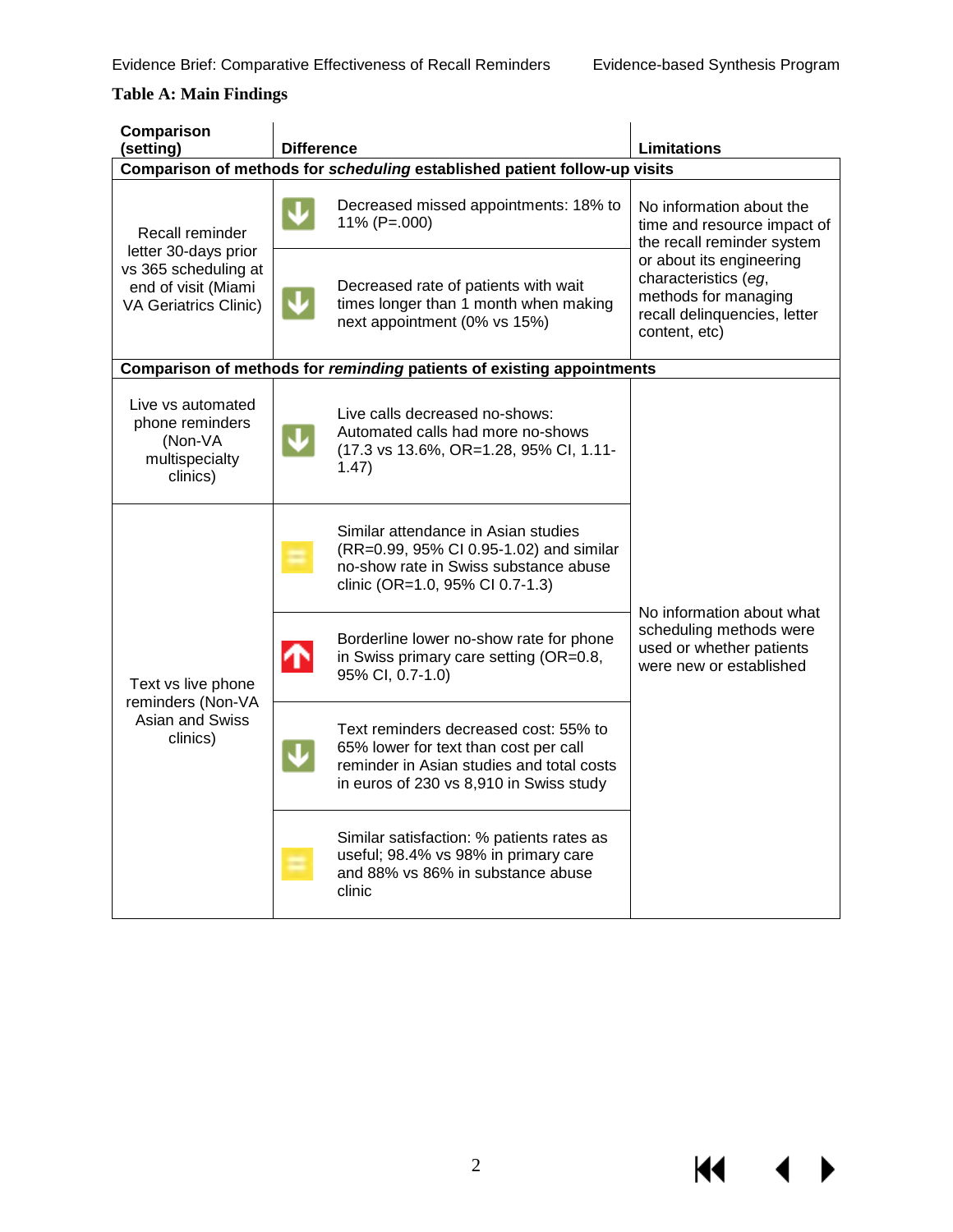# **EVIDENCE BRIEF**

# <span id="page-5-0"></span>**INTRODUCTION**

### **PURPOSE**

As part of the VHA's focus on improving Veteran access, the ESP Coordinating Center (ESP CC) is responding to a request from the Acting Deputy Under Secretary for Health for Operations Management (DUSHOM) through the Access and Clinic Administration Program (ACAP) for an evidence brief on the comparative effectiveness of appointment recall reminder procedures for established patients returning for follow-up appointments. Recall appointments are defined as future patient appointments in which the patient needs to be seen in more than 90 days. The main purpose of this brief review is to summarize the evidence on the comparative effectiveness of the current Class I VHA recall reminder software, alternative recall reminder software or approaches, and scheduling follow-up appointments at the time of leaving the office in reducing missed opportunities for Veteran follow-up appointments without negatively impacting opportunity costs.

The ACAP will use the findings from this evidence brief to help inform refinement of clinical manager training development and scheduling policies, processes, and standard operating procedures (SOPs). In addition, findings will drive recall reminder software development intended to increase the ease of patient scheduling, decrease patient no-show rates, cancellation rates, and loss to follow-up, and enhance health care delivery and access.

#### **BACKGROUND**

Missed health care appointments are a major source of potentially avoidable cost and resource inefficiency that can adversely affect organizational workflow and increase clinic wait times. Missed appointments also may reflect needed care that was not delivered that can result in delays in diagnosis and appropriate treatment and decrease patient health outcomes.<sup>1-4</sup>

In 2008, an audit by the Office of Inspector General (OIG) found that the Veterans Health Administration's (VHA) efforts to reduce unused outpatient appointments were inadequate and recommended establishment of procedures to (1) measure and track unused outpatient appointments, (2) measure the effectiveness of processes for reducing missed opportunities and implement best practices nationwide, and (3) require facility directors to ensure unused appointments are used.<sup>[5](#page-23-2)</sup> A few examples of VHA efforts to address the 2008 OIG's recommendations include (1) 2010 implementation of a standardized computerized system for tracking and reducing missed opportunities for >90-day follow-up appointments (Class I Recall Reminder software) and (2) in 2011, the Pittsburgh Healthcare System Veterans Engineering Resource Center (VAPHS VERC) developed the National Initiative to Reduce Missed Opportunities (NIRMO) for tracking missed opportunities, understanding and analyzing factors that predict them, and developing and deploying strategies for improvement.

In the VA, the farther out an appointment is scheduled, the less likely the appointment will happen (45%-60% for appointment age >90 days vs 70-80% for appointment age <14 days; J. Prentice, S.D. Pizer, unpublished data, 2015). Starting in 2010, VHA Directive 2010-027 prohibited continued scheduling of greater than 90-day follow-up appointments at the time

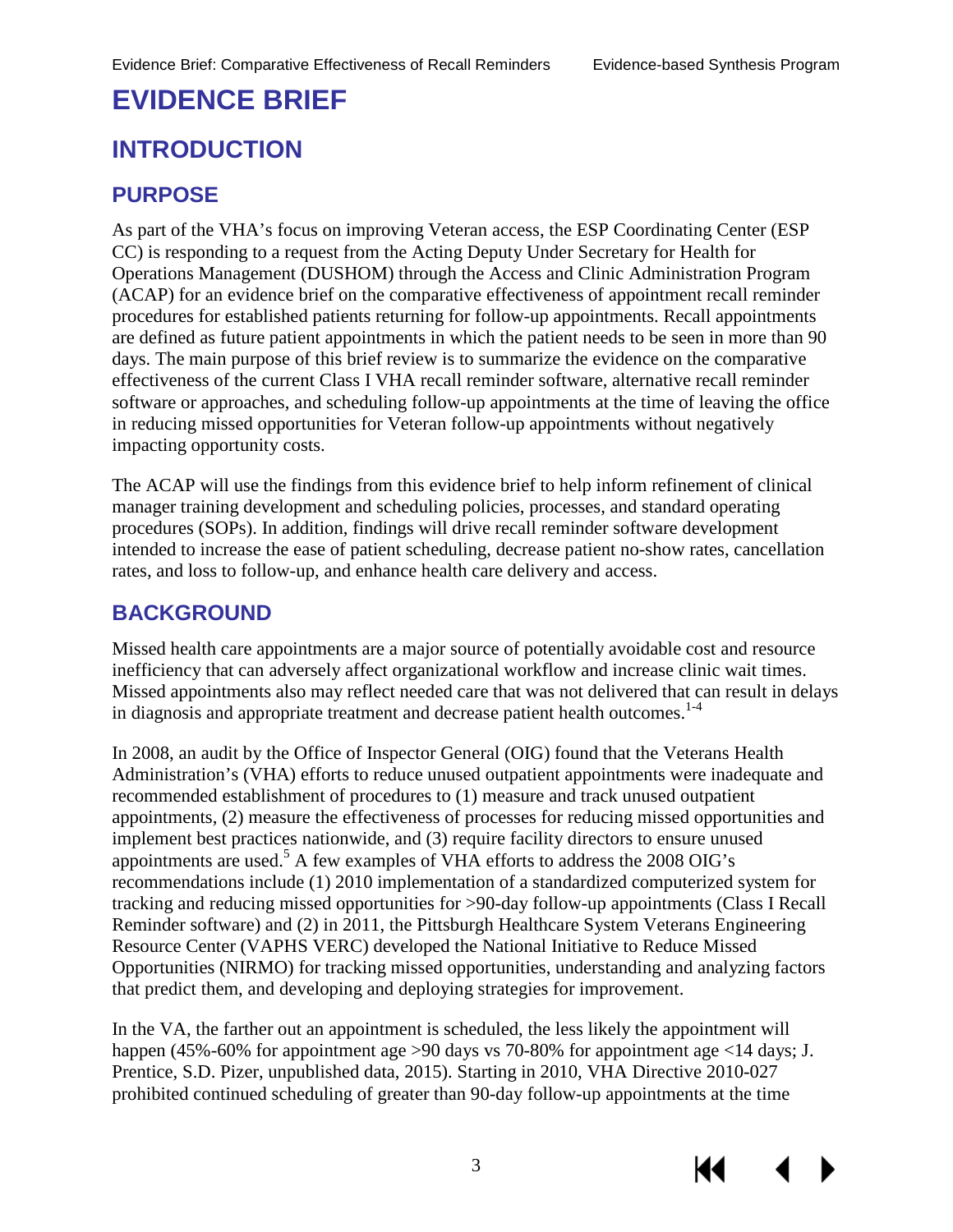К

Veterans were leaving the clinic and mandated the use of strategies for contacting patients closer to the time of the needed visit to remind them to schedule the appointment ('Recall Reminder').<sup>6</sup> Under this system, when a patient checks out after seeing a provider, a future appointment is made only if the patient is to return to clinic within 90 days. Otherwise, (1) VA staff use the software to schedule the Recall Reminder, (2) 2-4 weeks prior to the recall date, software automatically notifies clinic staff that it is time to remind the Veteran of the need to schedule a follow-up visit, (3) a mail or phone reminder is sent to the patient, and either (4) the patient calls to schedule, or (5) patient does not call to schedule and goes onto a delinquency list and has to be contacted by VA staff.

After 5 years of mandated use, the 2010 Recall Reminder policy is being revisited because VHA Support Service Center data have shown no significant decreases from 2010 to 2014 in no-shows overall (7.1% vs 7.4%), canceled by clinic rate (9.2% vs 9.9%), or canceled by patient rate (14.8% vs 15.0%) and some staff using the Recall Reminder system have criticized the system, asserting that it is very time- and resource-intensive (written communication, March 2015). For example, as a result of requiring Veterans to call in to schedule their follow-up appointment rather than scheduling the follow-up as they are leaving the office, the VISN 8 Call Center reported a 10% increase in their call volume from 2010 to 2014 (written communication, March 2015). Another common complaint from the field is that manual management of the delinquency list is very labor-intensive (VISN3, email communication, December 24, 2014). Other potential unintended consequences of using the Recall Reminder system include negative impacts on patient follow-up, Veteran satisfaction (if Veterans want to leave with an appointment), cost and other organizational outcomes (*eg*, productivity, turn over, grievances, training requirements, infrastructure requirements, etc). Recall Reminders could be implemented in several different ways, potentially leading to increased or decreased scheduler burden and other adverse events, so how best to implement the system is an important question. For example, if sending Veterans due for follow-up appointments a notice at 60 days, 30 days, and calling them at 20 days, 18 days, and 15 days doesn't significantly reduce no-shows beyond a less intensive approach of calling Veterans at 18 days and 15 days, then the less intensive approach may be preferable due to the decreased workload burden.

Although NIRMO has not yet evaluated the specific impact of the Recall Reminder system, they surveyed Veterans about reasons for missed appointments and VA staff regarding scheduling practices and implementation of strategies to reduce missed appointments.<sup>[7](#page-23-4)</sup> NIRMO's survey of 4,749 Veterans found that the top reported reasons for missed appointments were that they forgot (19%), miscellaneous (reasons other than those listed, 16%), not aware of the appointment (15%), no transportation (8%), poor weather (7%), sick (7%), something unexpected came up (7%), and cancelled the appointment beforehand (5%). NIRMO also surveyed 1,493 VA staff to identify scheduling practices and strategies used to reduce missed appointments. Compared to a missed appointments rate of 18.7% for the strategy of negotiating appointments only, reminder calls reduced the missed appointments rate to 16.0%. The rate was reduced to 14.7% with both reminder calls and promotion of provider continuity, and to 13.7% with reminder calls, promoting provider continuity, and receiving appointment cancellations through main facility phone line instead of individual clinic phone line.

Taking into account Veteran and staff surveys, NIRMO has recommended 10 general strategies for reducing missed appointments: (1) cancel appointments as they are received, (2) negotiate all appointments, (3) coordinate appointments with transportation and other appointments already

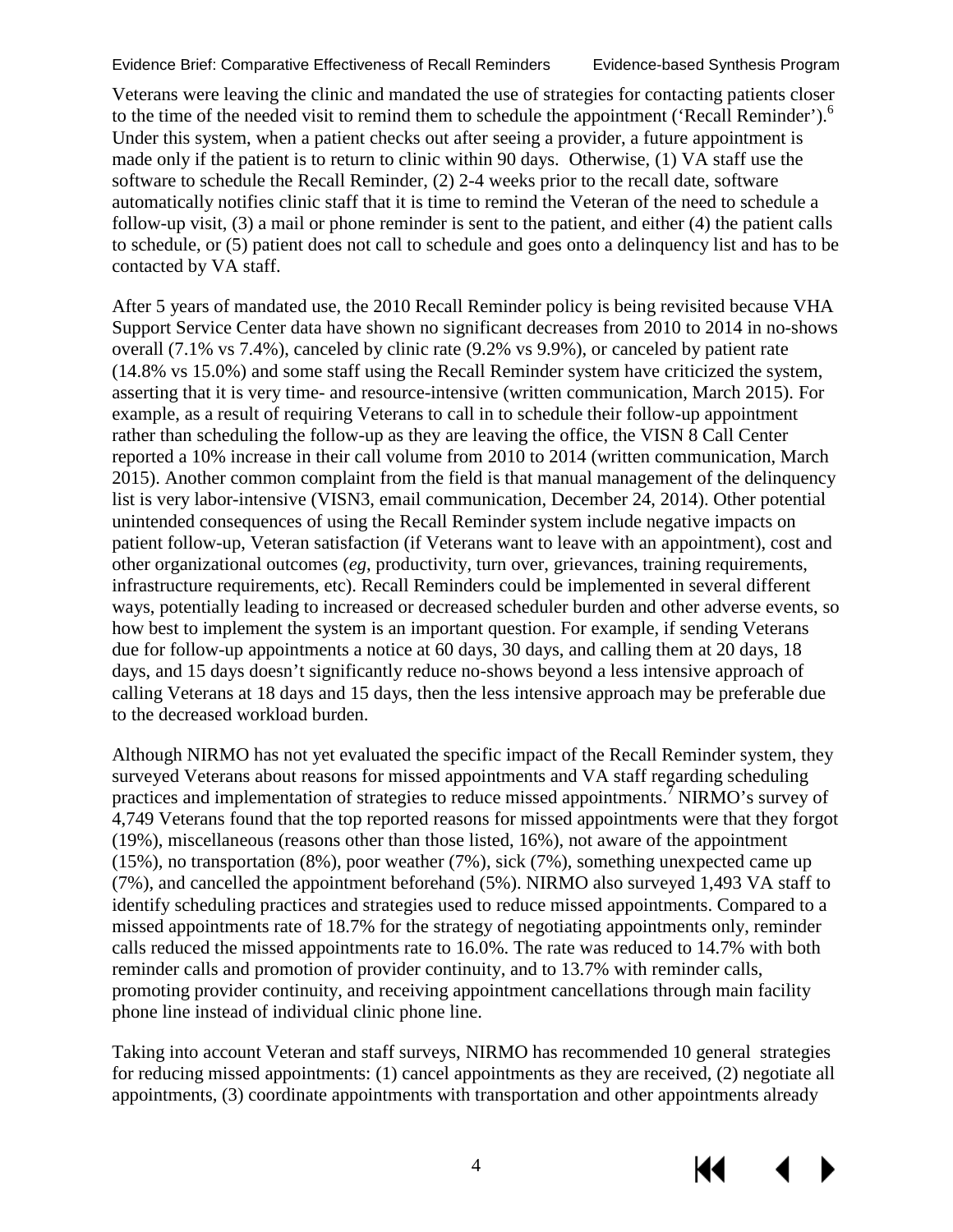К

scheduled, (4) offer open access or same-day access, (5) use nontraditional modes of care, (6) manage the schedule to ensure clinics run on time, (7) improve interactions between patients and providers, patients and clerks, and between staff members, (8) disseminate educational posters, (9) use the Recall Reminder software to schedule follow-up visits beyond 90 days, and (10) perform live targeted reminder calls to patients that they've identified as having a 20% or greater no-show probability using a predictive model they developed.

VHA is taking several steps to determine how to optimize the use of Recall Reminder processes. First, the VA is undertaking a quality improvement initiative that will evaluate the effectiveness of various Recall Reminder approaches across 6 pilot sites, comparing sequence and timing of reminder postcards and calls and the traditional approach allowing Veterans to schedule appointments before leaving the office (up to a year in advance). Second, through the ACAP, the DUSHOM requested that the ESP CC conduct a rapid evidence brief to evaluate the comparative effectiveness of the current Class I VHA recall reminder software, alternative recall reminder software or approaches, or scheduling follow-up appointments at the time of leaving the office in reducing missed opportunities for established Veteran follow-up appointments without negatively impacting opportunity costs.

### **SCOPE**

The objective of this evidence brief is to synthesize the literature on the comparative effectiveness of appointment recall reminder systems. The ESP Coordinating Center investigators and representatives of the Access and Clinic Administration Program (ACAP) worked together to identify the population, comparator, outcome, timing, setting, and study design characteristics of interest. The ACAP approved the following key questions and eligibility criteria to guide this review:

## **KEY QUESTIONS**

Key Question 1: For adult patients who are targeted for follow-up appointments, what is the comparative effectiveness of the current Class I VHA recall reminder software, alternative recall reminder software or approaches, or scheduling follow-up appointments at the time of leaving the office?

Key Question 2: For adult patients who are targeted for future appointments, does the comparative effectiveness of Appointment Recall Reminder (RR) procedures versus other kinds of follow-up appointment scheduling systems differ according to:

- a) Patient factors: Preference, clinical characteristics
- b) Appointment scheduling systems engineering design and management factors: Mode of notification (mail, phone, electronic), threshold for notification (1 month, 2 weeks), mode of patient response, reminder type
- c) Facility characteristics: Efficiency, backlogs.

# **ELIGIBILITY CRITERIA**

The ESP included studies that met the following criteria:

*Population:* Adult patients who are targeted for follow-up appointments.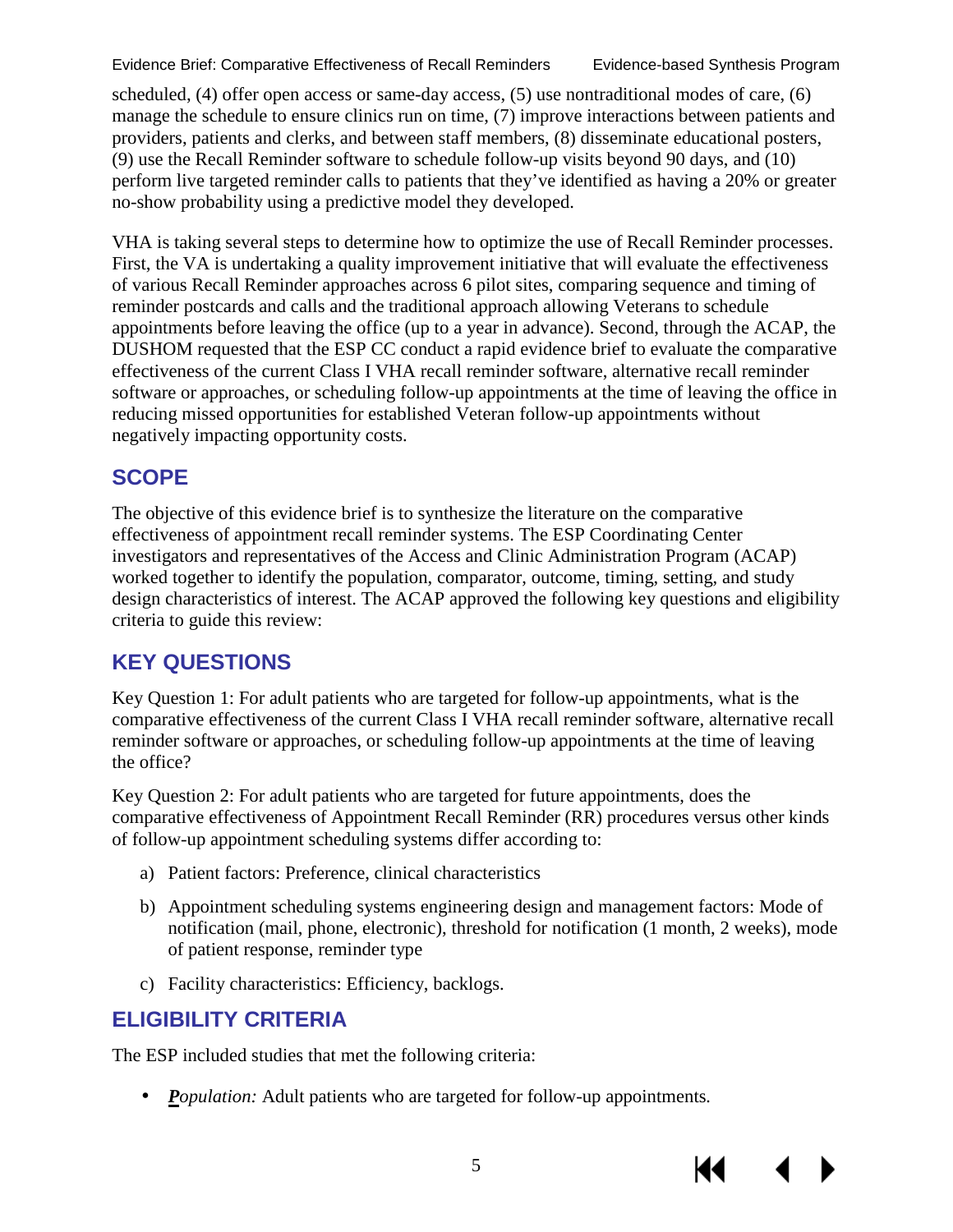К€

- *Intervention:* Any procedures for scheduling established patients' follow-up appointments. We accepted any type of procedures. These included, but were not limited to strategies incorporating the following procedures:
- (1) 365 scheduling: Negotiation of follow-up visit upon leaving the clinic, regardless of how far in the future the appointment is needed;
- *(2)* Strategies for reducing appointment age after patients leave the office, contacting the patients closer to the time the future appointment is needed by:
	- *a.* Recall Reminder: Sending a notification requesting that the patient contact the office to schedule an appointment
	- *b.* Blind scheduling: Sending a notification of an appointment that has been scheduled on behalf of the patient without their input about preference on date or time.

The highest-priority studies were those that most directly addressed our questions about the comparative effectiveness of different systems for scheduling established patients' follow-up appointments, with or without reminders. To address gaps in the highest-priority evidence, we also accepted lower-priority studies that either (a) focused on scheduling new patients for initial visits or (b) focused only on the reminder component.

- *Comparison:* Mandated versus flexible use of a recall reminder system; comparison of different recall reminder engineering designs; comparison of recall reminder versus other strategies for reducing appointment age.
- *Outcomes:* Primary outcomes of interest include no-show rates and cancel rates. Secondary outcomes of interest include appointment wait times, patient loss to follow-up (undelivered needed care), scheduler learning and behavior, organizational outcomes (*eg*, productivity, turnover, grievances, training, infrastructure requirements), and patient satisfaction.
- a. *Timing:* No restrictions.
- *Setting:* Within and outside of the VA. We will prioritize VA studies, but will look outside of the VA to fill gaps in VA evidence, including international studies.
- *Study design:* Longitudinal studies. Using a Best Evidence approach, we will prioritize evidence from systematic reviews and multisite studies that adequately controlled for potential patient-, provider-, and system-level confounding factors. Inferior study designs (*eg*, single-site, inadequate control for confounding) will only be accepted to fill gaps in higher-level evidence.

We are aware of the large volume of evidence on the effectiveness of reminders for increasing vaccine and screening test uptake. However, we excluded those from this review because they generally focus on ultimate uptake regardless of whether it encompassed multiple failed appointment attempts and/or the procedures can sometimes be completed in walk-in clinics and don't always involve any scheduling.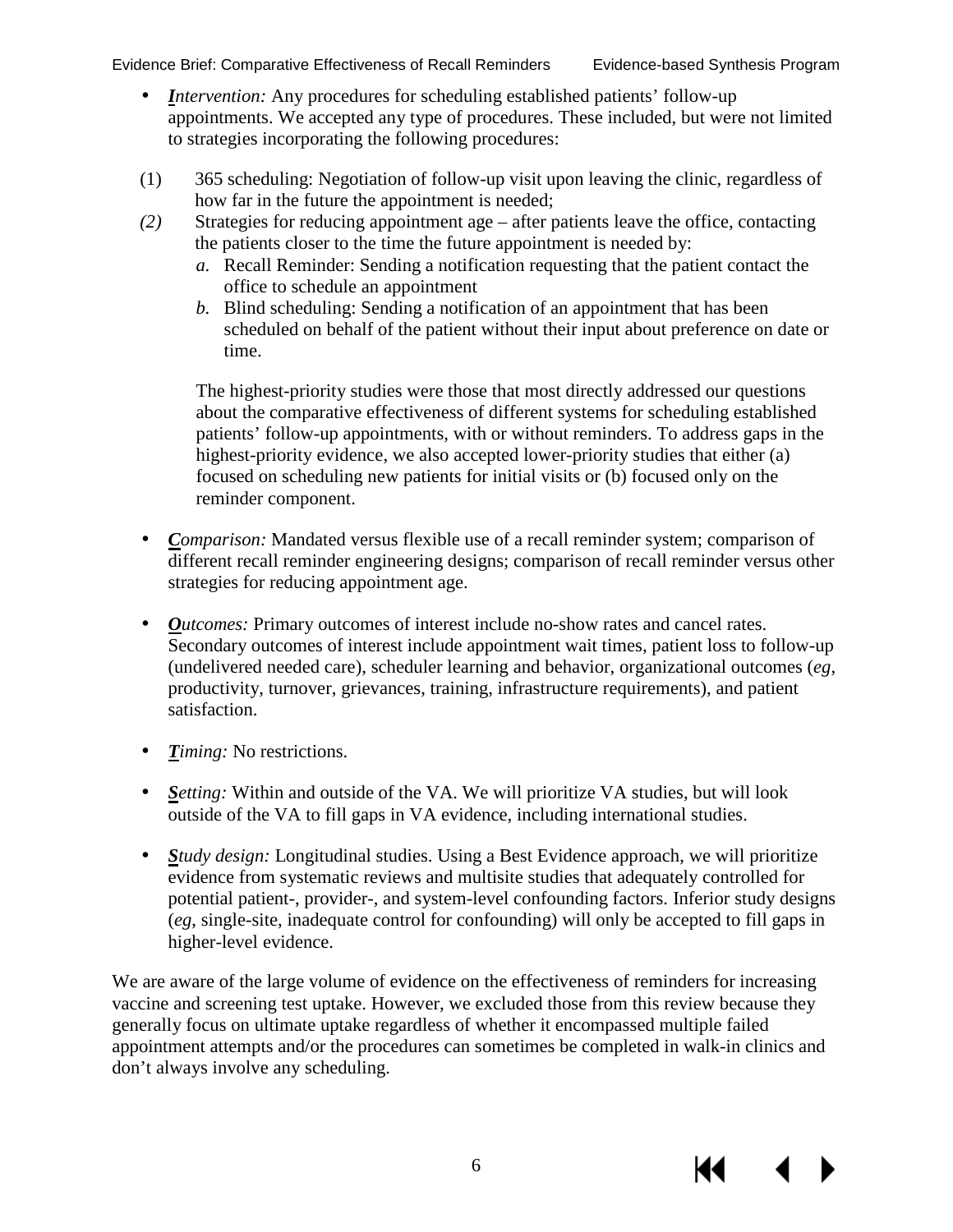## **ANALYTIC FRAMEWORK**

The analytic framework below illustrates the populations, interventions, outcomes, and adverse effects that guided this review and their relationship to the Key Questions.

#### <span id="page-9-1"></span>**Figure 1: Analytic Framework**





## <span id="page-9-0"></span>**METHODS**

To identify relevant citations, our research librarian searched MEDLINE®, the Cochrane Database of Systematic Reviews, and the Cochrane Central Registry of Controlled Trials on March 5, 2015 and April 7, 2015 using terms for *appointments*, *reminders* and *schedules*. As our initial review of the search results found numerous systematic reviews that adequately covered the literature through 2010, we limited our search for primary literature to articles published in or after 2010. The exact search strategies are provided in the supplemental materials. To rate the internal validity of included studies, we used Cochrane's Risk of Bias Tool for controlled trials and the Drug Effectiveness Review Project's Tool for observational studies.<sup>8,9</sup> We graded the

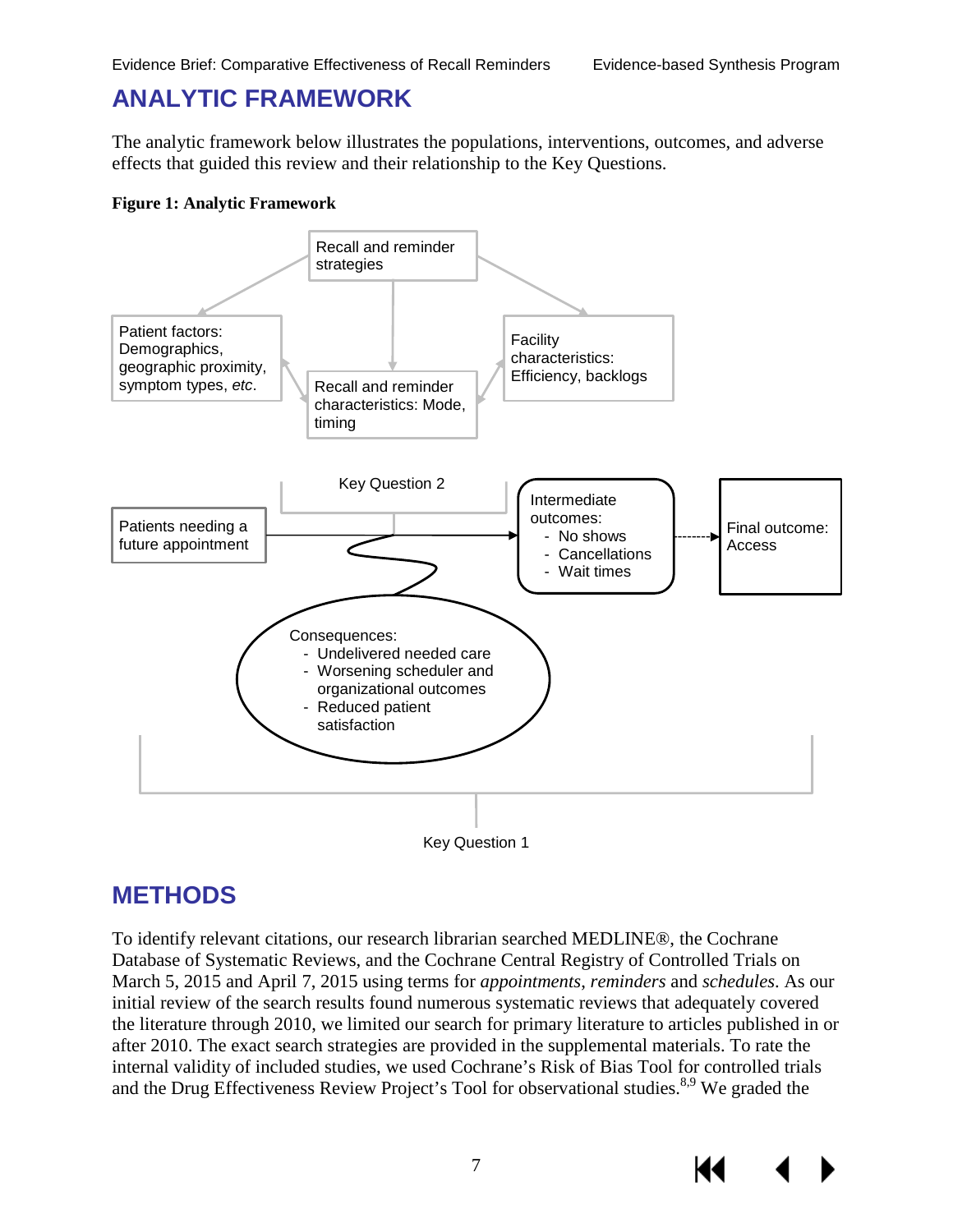К

strength of the overall body of evidence using the AHRQ Methods Guide for Comparative Effectiveness Reviews which is based on the risk of bias of individual studies (study design and internal validity), consistency, directness, and precision. We followed the February 2015 AHRQ Guidance for determining when strength of evidence rating from existing systematic reviews could be used and for determining whether new primary studies would change the strength of the evidence or conclusions of previous reviews.<sup>10</sup> However, for lower-priority existing reviews that either (a) focused on scheduling *new* patients for *initial* visits or (b) focused only on the reminder component (see eligibility criteria above), to fit the abbreviated timeline of this rapid review, we modified the AHRQ-recommended approach for rating strength of evidence. When lowerpriority existing reviews did not complete strength of evidence ratings and did not provide adequate detail about the primary studies for us to do so, we described the strength of the evidence as unclear and noted which details were lacking.

The complete description of our full methods can be found on the PROSPERO international prospective register of systematic reviews website [\(http://www.crd.york.ac.uk/PROSPERO/;](http://www.crd.york.ac.uk/PROSPERO/) registration number CRD42015020654).

# <span id="page-10-0"></span>**RESULTS**

## **LITERATURE FLOW**

We screened 529 unique records and included 25 articles in this evidence brief (Figure 2): 13 systematic reviews and 12 primary studies. For Key Question 1, we only identified 2 flawed single-site, non-concurrently controlled cohort studies that compared different approaches to scheduling follow-up appointments<sup>[11](#page-23-8)[,12](#page-23-9)</sup> and one systematic review that compared different methods of scheduling initial appointments.<sup>13</sup> Of the 2 follow-up appointment scheduling cohorts, one was a VA study, but because it focused on a single geriatric clinic, its findings may have limited applicability to the broader VA population.<sup>11</sup>

Because neither study of scheduling future appointments addressed the effects of differences in patient factors, engineering design, or facility characteristics (Key Question 2), we looked at studies of these factors on the effectiveness of reminders for *existing* appointments. Due to the large volume of systematic reviews on reminders for existing appointments available that evaluated the primary literature through  $2010$ ,<sup>1-3,[13-22](#page-23-10)</sup> we only included primary studies on reminders for existing appointments published from 2010 onward. Table 1 shows which reminder types are compared in the included systematic reviews and primary studies.

We identified 13 systematic reviews and 12 primary studies that met our inclusion criteria. Four of the primary studies are randomized controlled trials,  $^{23-26}$  7 are non-concurrent cohort studies, $^{11,12,27-31}$  $^{11,12,27-31}$  $^{11,12,27-31}$  $^{11,12,27-31}$  and one is an uncontrolled before-after study.<sup>32</sup>

We rated most of the included systematic reviews as fair or good quality.<sup>2,[3](#page-23-12)[,13-15,](#page-23-10)[17-19](#page-23-13)[,21](#page-24-3)</sup> We rated 3 systematic reviews as poor quality for providing insufficient detail and not rating the quality of included primary studies.<sup>[16,](#page-23-14)[20,](#page-24-4)[22](#page-24-5)</sup> We rated 3 of the 4 included RCTs as low risk of bias<sup>[23,](#page-24-0)[25,](#page-24-6)[26](#page-24-7)</sup> and one as medium risk of bias<sup>[24](#page-24-8)</sup> since allocation concealment was not described. We rated 7 of the 8 observational studies as poor quality for not accounting for temporal trends<sup>[11](#page-23-8)[,12](#page-23-9)[,27-29](#page-24-1)[,31](#page-24-9)[,32](#page-24-2)</sup> and one as fair quality.[30](#page-24-10) Three included primary studies were conducted at VA medical centers: one at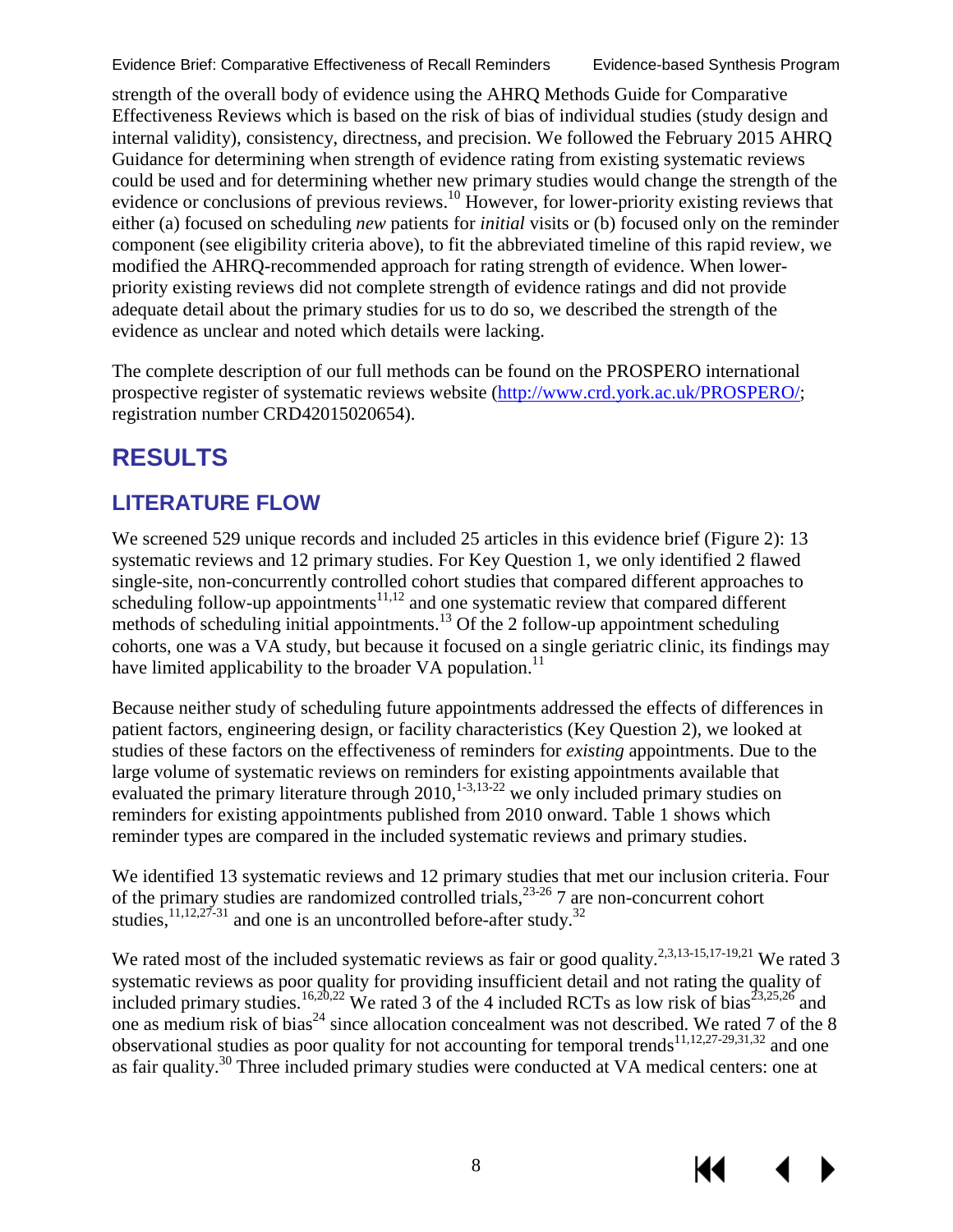the Miami VA Geriatrics Clinic,  $\mathbf{u}$  one at 3 HIV primary care clinics in the Los Angeles VA system, $30$  and one at the Providence VA Medical Center homeless primary care clinic.<sup>32</sup> [11](#page-23-8)

|                            |              |                         |                         |                         |                         |                         | Head-to-                | Comparison              |
|----------------------------|--------------|-------------------------|-------------------------|-------------------------|-------------------------|-------------------------|-------------------------|-------------------------|
|                            |              | Live                    | Auto                    |                         |                         | <b>No</b>               | head                    | to no                   |
| <b>Publication</b>         | <b>Email</b> | phone                   | phone                   | <b>Postal</b>           | <b>Text</b>             | reminder                | comparison              | reminder                |
| Systematic reviews         |              |                         |                         |                         |                         |                         |                         |                         |
| Atherton 2012 <sup>*</sup> | X            | X                       | $\sf X$                 | X                       | X                       | X                       | X                       | $\mathsf{X}$            |
| <b>Car 2012</b>            |              | $\overline{\mathsf{x}}$ |                         | X                       | $\overline{\mathsf{X}}$ | $\overline{\mathsf{X}}$ | $\overline{\mathsf{x}}$ | $\overline{X}$          |
| <b>Free 2013</b>           |              | $\overline{\mathsf{x}}$ |                         | $\overline{X}$          | $\overline{X}$          | $\overline{X}$          | $\overline{\mathsf{x}}$ |                         |
| George 2003                |              | Χ                       |                         | Χ                       |                         |                         |                         | X                       |
| Gurol-Urganci              |              | $\overline{\mathsf{x}}$ |                         | $\overline{X}$          | X                       | X                       | X                       | $\overline{\mathsf{x}}$ |
| 2013                       |              |                         |                         |                         |                         |                         |                         |                         |
| <b>Guy 2012</b>            |              |                         |                         |                         | X                       | X                       |                         | X                       |
| Hasvold 2011               |              | X                       | X                       |                         |                         | $\overline{\mathsf{X}}$ |                         | $\overline{X}$          |
| Liu 2014                   |              | $\overline{\mathsf{x}}$ |                         |                         |                         | X                       | X                       | X                       |
| Macharia 1992              |              | $\sf X$                 |                         | X                       |                         | X                       |                         | $\sf X$                 |
| McLean 2014                |              | $\overline{\mathsf{x}}$ | $\overline{\mathsf{x}}$ | $\overline{\mathsf{x}}$ | $\overline{X}$          | $\overline{\mathsf{x}}$ |                         | $\overline{\mathsf{x}}$ |
| <b>Reda 2012</b>           |              | X                       |                         | X                       | X                       | Χ                       | X                       | X                       |
| Schauman 2013              |              | X                       | X                       | X                       |                         | X                       |                         | X                       |
| Stubbs 2012                | X            | $\overline{X}$          | $\overline{\mathsf{x}}$ | $\overline{\mathsf{x}}$ | X                       | $\overline{X}$          |                         | $\overline{X}$          |
| <b>Primary studies</b>     |              |                         |                         |                         |                         |                         |                         |                         |
| Brannan 2011               |              |                         |                         |                         | X                       | X                       |                         | X                       |
| Farmer 2014                |              |                         |                         |                         | $\overline{\mathsf{x}}$ | $\overline{\mathsf{X}}$ |                         | $\overline{\mathsf{X}}$ |
| Haufler 2011               |              | $\sf X$                 |                         |                         |                         | X                       |                         | X                       |
| <b>Henry 2012</b>          |              |                         | X                       | X                       |                         |                         | X                       |                         |
| Junod Perron               |              | $\overline{\mathsf{x}}$ |                         |                         | $\overline{\mathsf{x}}$ |                         | $\overline{\mathsf{x}}$ |                         |
| 2013                       |              |                         |                         |                         |                         |                         |                         |                         |
| Junod Perron               |              | X                       |                         | X                       | $\overline{X}$          |                         | $\mathsf X$             |                         |
| 2010                       |              |                         |                         |                         |                         |                         |                         |                         |
| McInnes 2014               |              |                         |                         |                         | $\overline{X}$          |                         |                         | X                       |
| Parikh 2010                |              | $\sf X$                 | X                       |                         |                         | $\overline{X}$          | X                       | X                       |
| <b>Perry 2011</b>          |              |                         |                         |                         | X                       | X                       |                         | X                       |
| Taylor 2012                |              |                         |                         |                         | $\overline{\mathsf{x}}$ | X                       |                         | $\overline{\mathsf{X}}$ |

#### <span id="page-11-0"></span>**Table 1: Reminder types included in systematic reviews and primary studies**

\* This systematic review did not identify any primary studies meeting the authors' inclusion criteria.

 $M \rightarrow$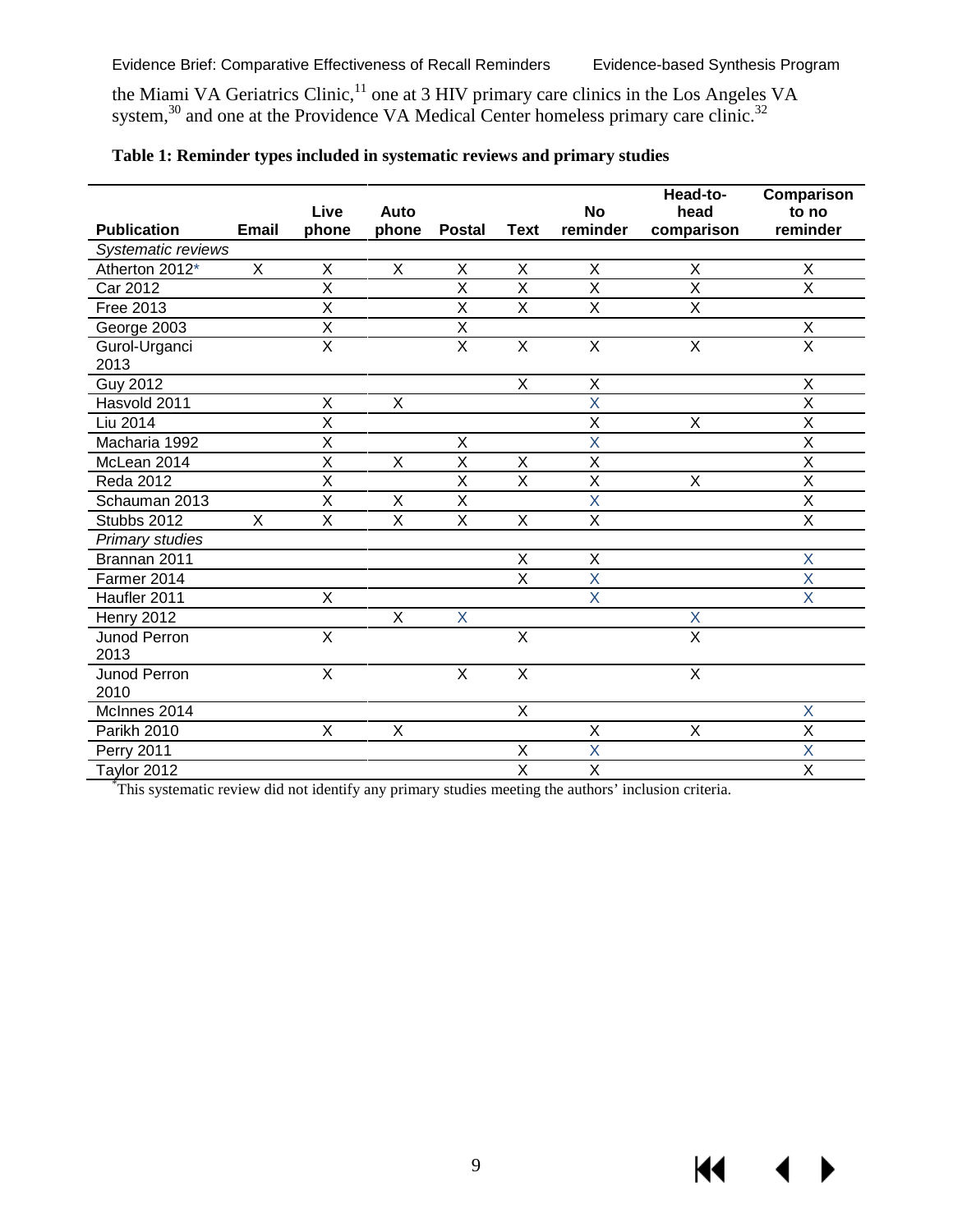#### <span id="page-12-2"></span>**Figure 2: Literature flow chart**



 $* \neq 25$ , one article addresses more than one Key Question.

#### <span id="page-12-0"></span>**KEY QUESTION 1: For adult patients who are targeted for follow-up appointments, what is the comparative effectiveness of appointment Recall Reminder (RR) procedures versus other kinds of follow-up appointment scheduling systems?**

#### <span id="page-12-1"></span>**Comparison of different methods for follow-up patient scheduling**

We only identified 2 non-concurrently controlled studies that compared different methods scheduling established patients for follow-up visits.<sup>11,[12](#page-23-9)</sup> The more relevant of the 2 studies<sup>[11](#page-23-8)</sup> demonstrated that using a recall reminder system to schedule follow-up appointments in the Miami VA Geriatric Clinic in fiscal year 2006 decreased the rate of missed appointments from 18% to 11% (P=.000) compared to '365 scheduling.' But the usefulness of this benefit is unclear in the absence of accompanying information about how the recall reminder impacted other key factors of patient follow-up, scheduler time burden, or organizational outcomes. Also, because this study lacked important system design details (*eg*, methods for managing recall delinquencies, letter content, etc), the applicability of its findings to the current Class I VHA recall reminder software is unclear.

In fiscal year 2006, the Miami VA Geriatrics Clinic demonstrated a decrease in rate of missed appointments from 18% to 11% ( $P = .000$ ) and rate of patients with wait times longer than 1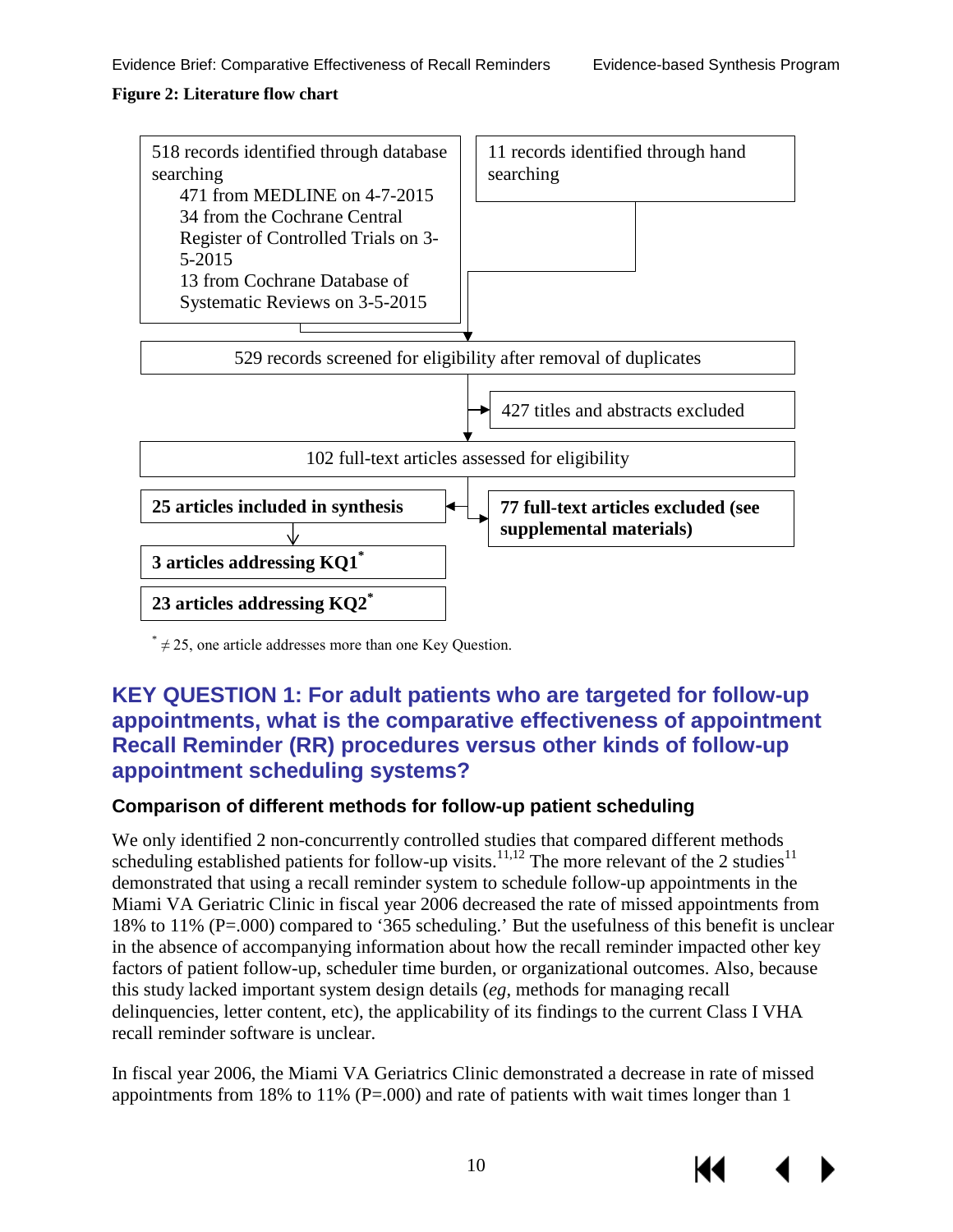КK

month (15% vs 0%) after changing their system of scheduling future appointments from the traditional model of scheduling at the end of each visit to sending patients a letter advising them to call and make an appointment 30 days before their next anticipated visit.<sup>[11](#page-23-8)</sup> The reduction in missed appointments appeared to be independent of any underlying trends over time. The monthly missed appointment rate was fluctuating between 14% and 25% in the year prior to implementation with no clear pattern, compared to a range of 6% to 18% in the year after implementation. However, the lack of a concurrent control group still prevents us from ruling out the potential confounding effects of other organizational changes, such as staffing changes. The between-group difference may also have been confounded by differences in unmeasured patient and appointment characteristics. Although this was a study of a Veteran population, its applicability is still limited because it only involved a single site of geriatric patients. Finally, we don't know exactly to what type of geriatric patients, appointments, or reminder letters these findings apply since those details were not provided.

The second study compared non-concurrent cohorts of 2,116 follow-up appointment patients from an ophthalmology practice at Dartmouth-Hitchcock Medical Center who were either sent a reminder postcard advising patients to call and make a follow-up appointment or sent a computer-generated letter of a "blind" scheduled appointment 4 weeks before the appointment. Compared to the blind scheduled group, the reminder postcard group had a slightly lower rate of no-shows (absolute difference of -2%; 4.5% compared with 6.5%;  $P=0.09$ ).<sup>[12](#page-23-9)</sup> However, the blindscheduling approach had the advantages of keeping more patients in contact with the office (100% vs 56%) and increasing estimated billing revenue for the first year by \$74,878. Patient satisfaction and scheduler effort were similar between the 2 approaches (data not reported).<sup>[12](#page-23-9)</sup> However, because blind scheduling is not an alternative the VA is considering and this study is in a narrow non-VA population, the applicability of these findings to the broad VA population is likely low.

Other methodological limitations include unreliable methods for analyzing no-shows and potential confounding. For the analysis of no-shows, although the publication reported a significantly larger increase in no-shows for the blind scheduled group (+4.5%; P<.0001), we believe this was an overestimation. The no-show rate for the reminder postcard group cited in the paper (2%) appears to have been calculated based on a denominator that included 463 patients who never made a reappointment in the first place. Therefore, we used a no-show rate of 4.5% for the reminder postcard that was based only on patients who made an appointment  $(N=599)$ . However, regardless of how the no-shows were calculated, another possible explanation for the higher rate in the blind scheduled group may be the difference in season of scheduling. Compared to the postcard group who were contacted in spring, the blind scheduled group was scheduled in the summer months, where appointment attendance may be less reliable in general due to higher rates of vacation and recreation. Also, for the postcard group, there was no information on the amount of time between when they called to make the appointment and the scheduled date of the appointment (*ie*, appointment age). If the appointment age was lower for the postcard group compared to the 4 weeks for the blind scheduled group, this may have contributed to the higher no-show rate in the blind scheduled group. Finally, the between-group difference may have been confounded by differences in unmeasured patient and appointment characteristics. Reasons for reappointments ranged from contact lens checks to ocular surgery follow-up, but there was no analysis of whether no-shows varied based on appointment type. Also, the lack of detail about the content of the postcard reminder limits it applicability. We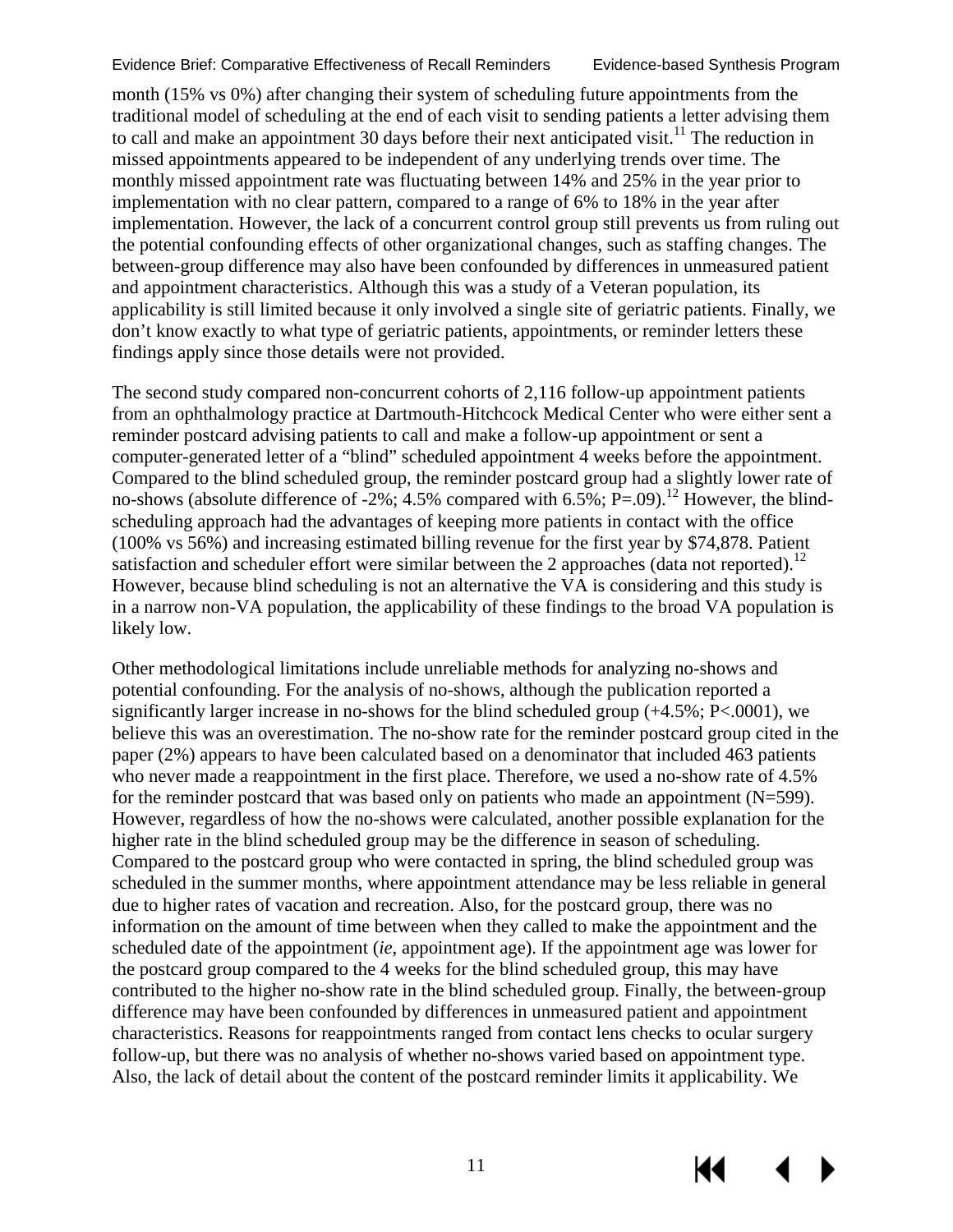know that the cards were inscribed by hand and included the phone number, but we do not know the nature of the message.

#### <span id="page-14-0"></span>**Comparison of different methods for new patient scheduling**

Because reasons for no-shows may be different between new and established patients, we considered evidence on the comparative effectiveness of different scheduling practices for new patients to be indirect to answering our questions about impact on established patients. However, because we found very limited evidence that compared different methods of scheduling established patients for follow-up appointments, we also explored the evidence on scheduling new patients for any useful insights. A good-quality systematic review provided insufficient evidence of the overall comparative effectiveness for different scheduling approaches.<sup>13</sup> Although there is low-strength evidence of similar attendance rates for blind versus patientinitiated scheduling and accelerated versus standard access, risk of potential adverse effects was not reported.<sup>[13](#page-23-10)</sup> The authors of this systematic review searched through June 2012 and we did not find any more recent primary studies.

#### *Blind scheduling versus patient-initiated*

Three small single-site UK RCTs (N=451) provided low-strength evidence that requiring patients to contact the clinic to make an appointment did not consistently improve attendance at the *initial* mental health appointments compared with a blind scheduling approach.<sup>13</sup> Effects on attendance ranged from a slight decrease from 48% to 45% (RR 0.94; 95% CI 0.70 to 1.26) in a marital and sexual difficulties clinic to an increase from 67% to 79% (RR 1.67; 95% CI, 1.06 to 2.55) in a specialist psychotherapy clinic. The risk of bias for these studies was described as "mainly unclear."

#### *Accelerated access*

Two small single-site RCTs from substance abuse clinics in the US (N=245) provided lowstrength evidence that offering appointments on the same day or within 48 hours did not improve *initial* appointment attendance compared with scheduling appointments further in the future.<sup>13</sup> In a community-based substance abuse agency, attendance increased from 41% to 65% (RR 1.60; 95% CI, 0.91-2.82) when participants were offered same-day appointments and discussed their obstacles to attending appointments compared to standard scheduling with unspecified average wait times. In a substance abuse research clinic, attendance increased from 57% to 67% (RR 1.18; 95% CI, 0.79 to 1.76) when appointments were scheduled within 48 hours compared with within an average of 5 days.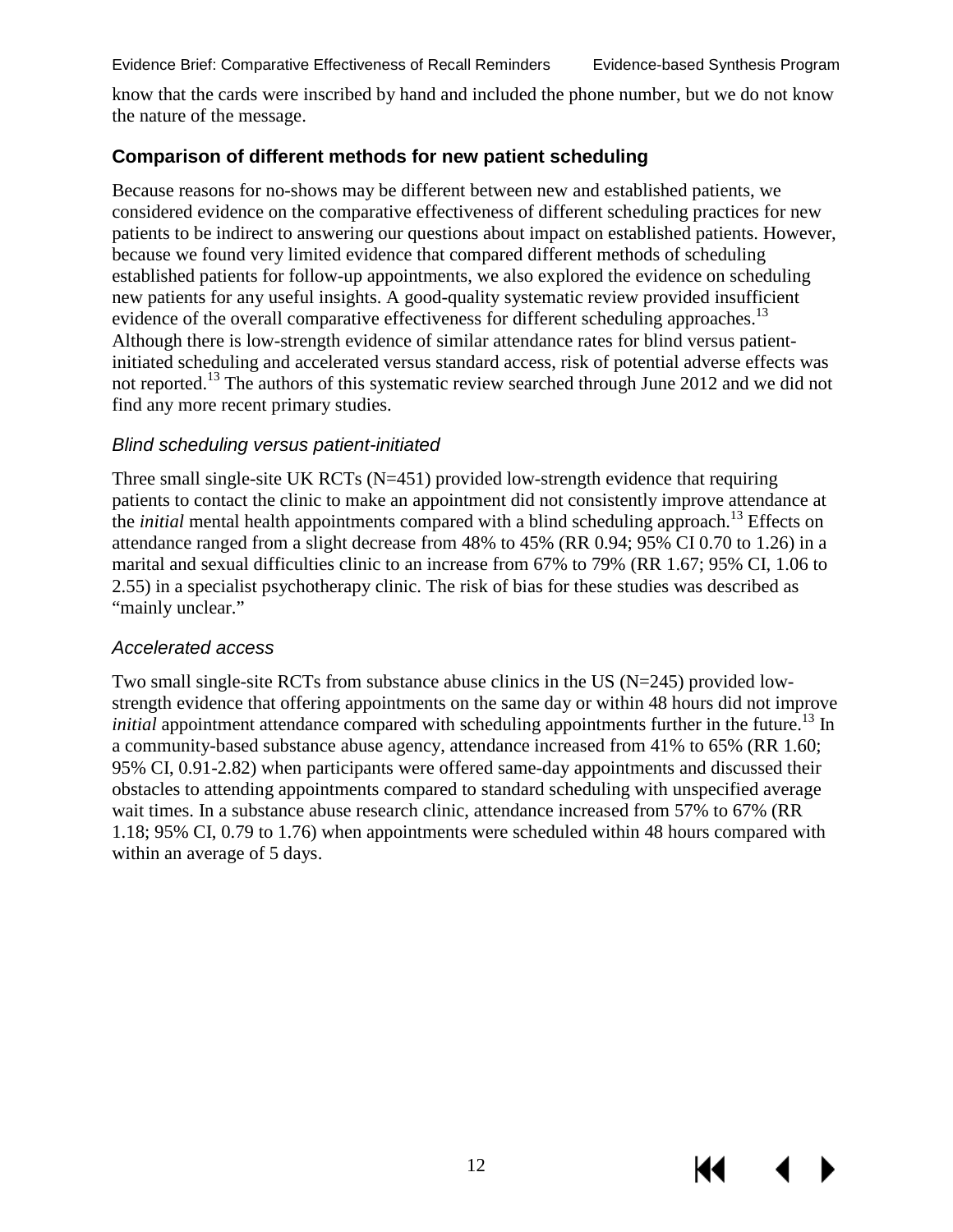КI

<span id="page-15-0"></span>**KEY QUESTION 2: For adult patients who are targeted for future appointments, does the comparative effectiveness of appointment Recall Reminder (RR) procedures versus other kinds of follow-up appointment scheduling systems differ according to patient factors, scheduling system engineering design and management factors, or facility characteristics?**

We did not identify any evidence on how the comparative effectiveness of appointment recall reminder procedures versus other kinds of follow-up appointment scheduling systems differ according to other factors. But below we summarize evidence on how the comparative effectiveness of reminders for existing appointments differs according to other factors. In general, there is low-strength evidence that reminders may be less effective in new patients compared with established patients and in patients with depression, but no evidence that the comparative effectiveness of reminders for existing appointments differs by other individual patient factors (such as gender, deprivation status, employment status, substance abuse, ethnicity, mental health, other health problems, symptomatic compared with non-symptomatic health status, diagnostic stage, or perceived severity of the patient's health condition).

#### <span id="page-15-1"></span>**A. Patient factors**

#### *A1. New versus established patients*

One RCT provides low-strength evidence that new patients had higher no-show rates compared with established patients after a telephone reminder from clinic staff or after an automated telephone reminder in an outpatient multispecialty practice, but that there was no difference in no-show rates between new and established patients among the group that did not receive a reminder[.25](#page-24-6)

#### *A2. Patient clinical factors*

One non-concurrent cohort study in a VA HIV primary care clinic provides low-strength evidence that a diagnosis of depression may moderate the effectiveness of an appointment reminder. Adding an automated telephone reminder 2 weeks before the appointment to standard appointment reminders 3 days before the appointment was effective in reducing no-shows among patients without depression (18.2% vs  $23.4$ , p<.05), but not effective in reducing no-shows among patients with depression  $(30.9\% \text{ vs } 24.9, \text{ p} > .05).$  $(30.9\% \text{ vs } 24.9, \text{ p} > .05).$  $(30.9\% \text{ vs } 24.9, \text{ p} > .05).$ <sup>30</sup>

#### *A3. Patient preference*

We did not identify any studies that reported on how the comparative effectiveness of existing appointments differs by patient preference. The association between the mode of the appointment reminder and participant satisfaction is discussed below.

#### *A4. Patient age*

One systematic review concluded that the use of SMS reminders was related to an increased appointment attendance compared with no reminder and that there were no significant subgroup differences by target age group (pediatric versus older).<sup>[17](#page-23-13)</sup> However, it is unclear how generalizable these results are to the VA, since the age group "older than pediatric" was not broken down further to examine how the effectiveness of SMS reminders varies.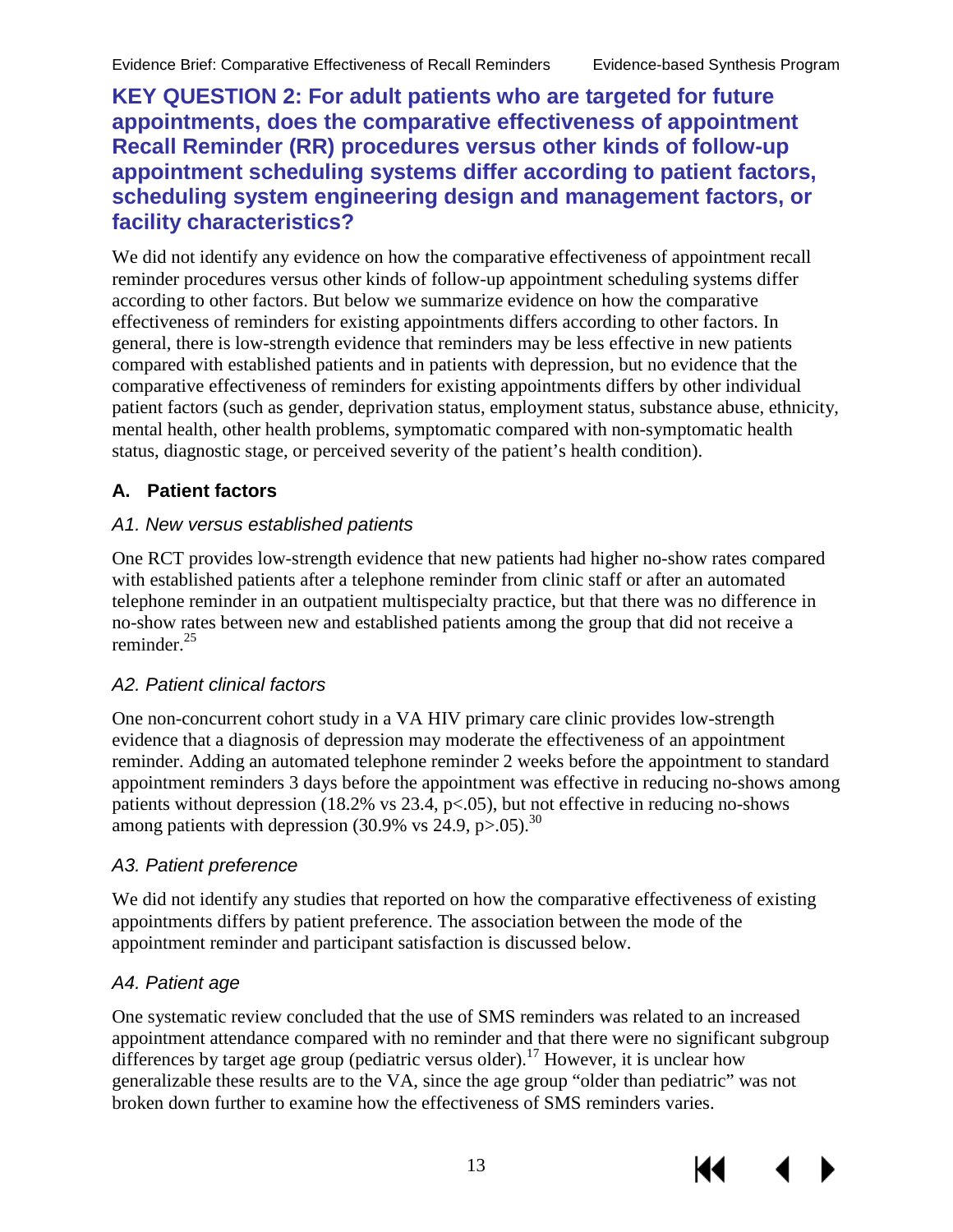КK

#### *A5. Other patient factors*

One systematic review reported insufficient evidence to draw conclusions about whether the comparative effectiveness of reminders for existing appointments differs by other individual patient factors (such as gender, deprivation status, employment status, substance abuse, ethnicity, mental health, other health problems, symptomatic compared with non-symptomatic health status, diagnostic stage, and perceived severity of the patient's health condition).<sup>3</sup> The systematic review cites only one study in an orthodontic practice that evaluated how gender and age affects attendance and concludes that this evidence is insufficient to make any conclusions about how patient characteristics mediate the association between a reminder and attendance outcomes.

#### <span id="page-16-0"></span>**B. Appointment scheduling systems engineering design and management factors**

#### *B1. Mode of notification*

We found no studies that compared different modes of notification within the same recall reminder system.

#### *B2. Threshold for notification (1 month, 2 weeks)*

Previous systematic reviews provide consistent evidence that appointment attendance does not clearly vary based on differences in timing of the SMS text reminders  $(24, 24,$  and  $72+$  hours),<sup>[17](#page-23-13)</sup> postal reminders (1 vs 3 days),<sup>[21](#page-24-3)</sup> or telephone reminders (1-7 days).<sup>[18](#page-24-11)</sup> However, the strength of the evidence from the previous reviews is unclear as they provided insufficient detail to evaluate how variation in primary study quality may have affected outcomes or the precision of the estimates.

#### *B3. Mode of patient response*

We found no studies that compared different modes of patient response within the same recall reminder system.

#### *B4. Reminder mode*

Regardless of scheduling method, the evidence does not demonstrate that any particular reminder type (*ie*, phone, postal, or text) has a clear net benefit over any other (Table 2). One large, goodquality RCT (N=8,071) provides moderate-strength evidence that a live telephone reminder from clinic staff 2 days prior to an outpatient specialty appointment significantly reduced no-shows compared to an automated telephone reminder. But there was no difference in cancellation rate between the 2 groups and impact on our other secondary outcomes of interest was not evaluated.<sup>25</sup> Text messaging may be a potential alternative to live telephone reminder calls. A good-quality systematic review of 3 fair-quality RCTs of from China and Malaysia (N=2,509) consistently found that text message reminders result in similar attendance rates and cost less than telephone reminders.<sup>2</sup> However, a larger and more recent RCT from a Swiss urban academic primary care clinic (N=5,200) found higher no-shows in the group sent an automatic text-message reminder via 'Easy SmartCare' software 24 hours before their appointment compared to live telephone reminder calls.<sup>24</sup> Because we have very little information about the patients, appointment types, and reminder content in any of the studies, we cannot determine the reason for the differing results in the Asian and Swiss studies.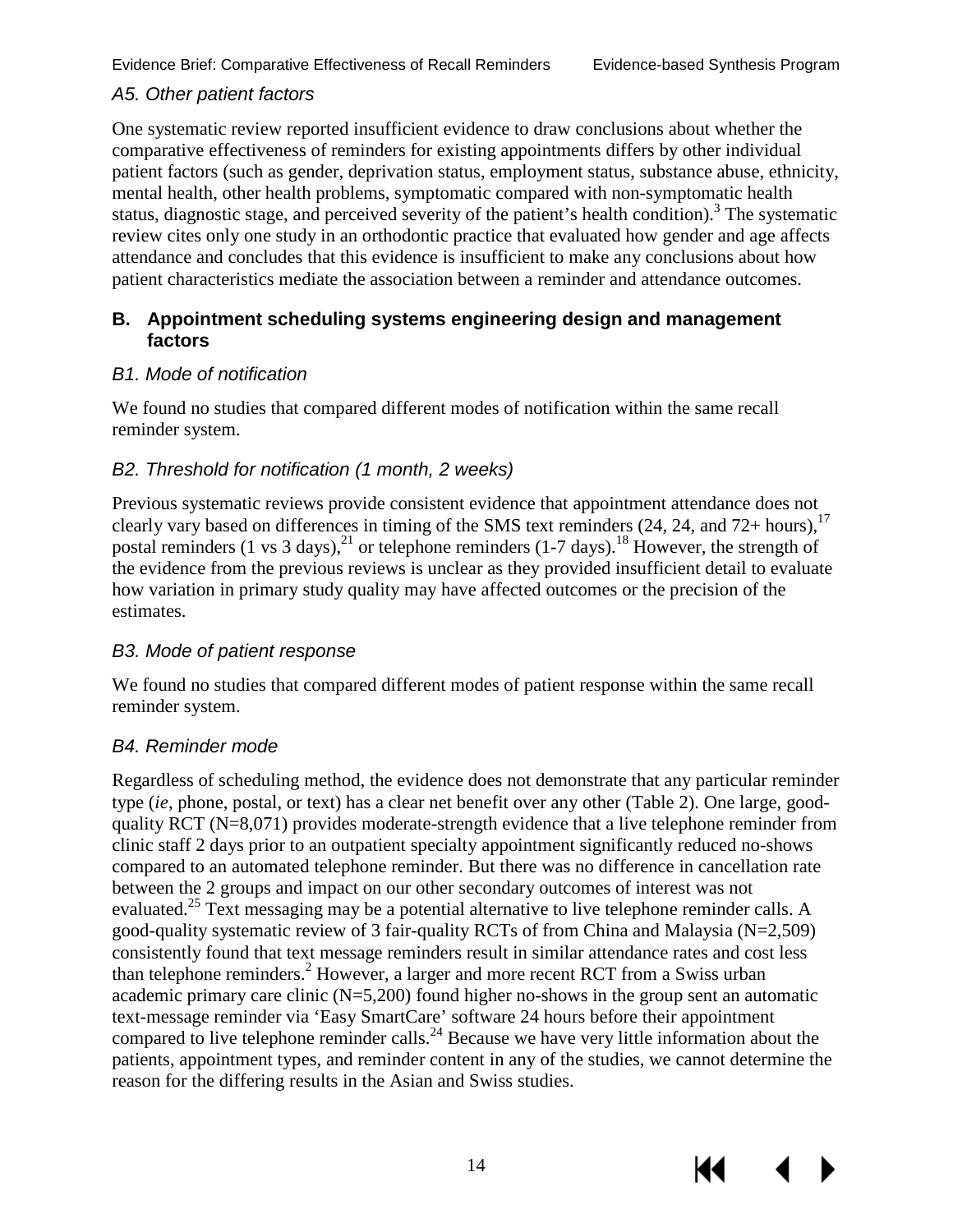Postal reminders have been less widely studied than phone and text reminders. Low-strength evidence from 3 small RCTs (N=326) included in one systematic review suggests that postal reminders do not improve attendance to outpatient mental health appointments for people with serious mental illness.<sup>[21](#page-24-3)</sup> Another review concluded that postal reminders reduced the nonattendance rate to 7.6% on average in 6 RCTs and 1 historically-controlled cohort (range -3% to -17%; N= 6,621) in a variety of settings (orthodontics, women's health, general outpatient, colposcopy)[.22](#page-24-5) Still, it is unclear whether this finding is reliable since the review did not account for potential differences in quality across the included studies and we could not judge the precision of the average attendance rates because measures of variance were not reported.

We rated the remainder of the evidence that compared different single-mode reminders as insufficient or unclear due to each comparison being supported by either one small study with medium to high limitations, or by systematic reviews that provided insufficient detail on included primary studies to rate their strength.

Few studies have evaluated how reminders using a combination of modes compare to single modes or no reminders. There is low-strength evidence that adding a text message to a postal reminder improved attendance at ear, nose, and throat clinics in one UK district general hospital (94% vs 86%; RR=1.10, 95% CI, 1.02-1.19) compared to a postal reminder alone.<sup>2</sup> The systematic review that included this study did not report on any other outcomes. Evidence from one small RCT of 66 participants with unknown randomization and blinding methods provided insufficient evidence to draw conclusions about the combination of a text and telephone reminder compared with no reminder for outpatient mental health visits. $^{21}$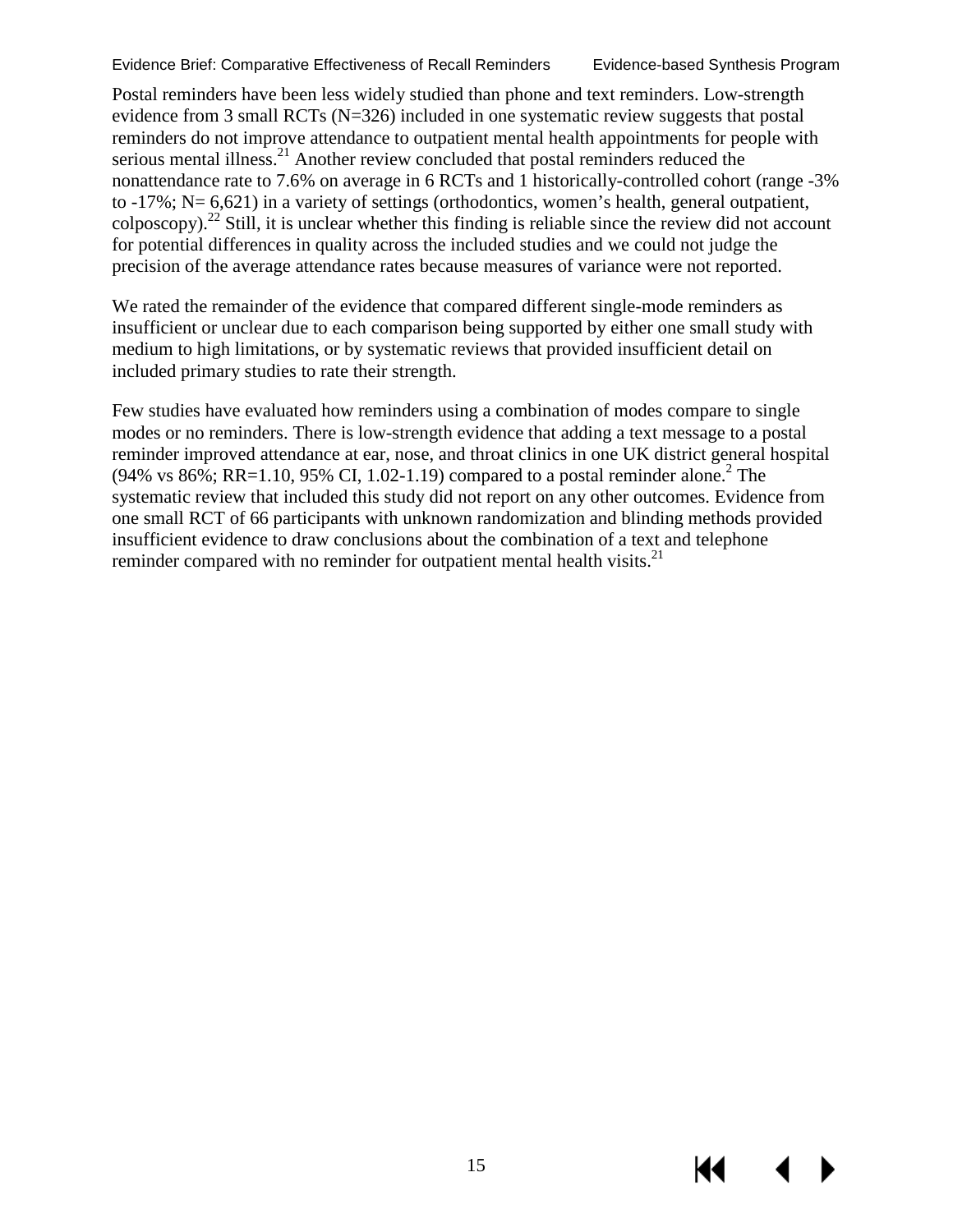| Table 2: Comparative effectiveness of reminder modes for existing appointments (Strength of Evidence: •••=High, ••○=Moderate, |  |
|-------------------------------------------------------------------------------------------------------------------------------|--|
| $\bullet \circ \circ = \mathbf{Low}$                                                                                          |  |

<span id="page-18-0"></span>

|               | <b>Phone</b>                                                                                                                                                                                                                                                                                                                                                                                                                                                                                               | <b>Postal</b>                                                                                           | <b>Text</b>                                                                                                                                                                                                                                                                                                                                                                                                                                                                                                                                                                                                                                                                                                                                                                           | <b>None</b>                                                                                                                                                                                                                                                                                                                                                                                                                                                                                           |
|---------------|------------------------------------------------------------------------------------------------------------------------------------------------------------------------------------------------------------------------------------------------------------------------------------------------------------------------------------------------------------------------------------------------------------------------------------------------------------------------------------------------------------|---------------------------------------------------------------------------------------------------------|---------------------------------------------------------------------------------------------------------------------------------------------------------------------------------------------------------------------------------------------------------------------------------------------------------------------------------------------------------------------------------------------------------------------------------------------------------------------------------------------------------------------------------------------------------------------------------------------------------------------------------------------------------------------------------------------------------------------------------------------------------------------------------------|-------------------------------------------------------------------------------------------------------------------------------------------------------------------------------------------------------------------------------------------------------------------------------------------------------------------------------------------------------------------------------------------------------------------------------------------------------------------------------------------------------|
| <b>Phone</b>  | Live calls $\acute{\mathbf{e}}$ attendance vs<br>automated at outpt<br>multispecialty appt:<br>Automated calls had $\acute{\mathbf{e}}$ no-<br>shows (17.3 vs 13.6%,<br>OR=1.28, 95% CI, 1.11-<br>1.47) and $\blacktriangleleft$ cancellations<br>(17.6 vs 16.9%, not<br>significantly different) <sup>25</sup> $\bullet\bullet\circ$<br>Adding an reminder call 2<br>weeks prior <b>Sattendance</b><br>at an HIV clinic vs calling<br>just 3 days prior (OR=0.93,<br>95% CI: 0.75-1.15) <sup>30</sup> ●○○ | Insufficient evidence<br>from 1 small fair-<br>quality RCT of N=75<br>in Reda 2012 $SR21$               | $\ddot{\bullet}$ / $\triangle$ Attendance for text: $\acute{\bullet}$ attendance<br>in 3 Asian RCTs from 2006-2008<br>$(N=2509, RR=0.99, 95\% \text{ CI } 0.95-1.02)^2$<br>and $\bigcirc$ no-show for Swiss substance<br>abuse clinic in 2013 RCT (OR=1.0, 95%<br>CI 0.7-1.3) <sup>24</sup> , but $\hat{e}$ no-show for phones<br>in Swiss primary care in 2013 (OR=0.8,<br>95% CI, 0.7-1.0) <sup>24</sup> $\bullet$<br><b>← Cost: 55% to 65% lower for text than</b><br>cost per call reminder in 2 Asian studies<br>from $2006 - 2008^2$ and total costs (230 vs<br>8,910 euros) in 2013 Swiss RCT <sup>24</sup> $\bullet$ oo<br>Satisfaction: 6 % patients rates as<br>useful: 98.4% vs 98% in primary care<br>and 88% vs 86% in substance abuse<br>clinic <sup>24</sup> $\bullet$ | 6Nonattendance at outpatient mental<br>health apt: RR=0.84, 0.66-1.07 <sup>21</sup><br>$\bullet\bullet\circ$<br>Reminder calls $\hat{e}$ no-shows, but $\hat{e}$<br>cancellations at outpatient<br>multispecialty appt <sup>25</sup> $\bullet$ oo<br>No call vs automated call: no-<br>shows=23.1 vs 17.3%, OR=1.52, 1.34-<br>1.71; cancellations=14.5 vs 17.6%,<br>$p=.0001$<br>No call vs manual call: no-shows=23.1<br>vs 13.6%, OR=1.93, 1.69-2.19;<br>cancellations= $14.5$ vs $16.9\%$ , p= 003 |
| <b>Postal</b> | <b>NA</b>                                                                                                                                                                                                                                                                                                                                                                                                                                                                                                  | Insufficient evidence<br>from 1 small fair-<br>quality RCT of<br>N=120 in Reda 2012<br>SR <sup>21</sup> | Insufficient evidence from 1 small fair-<br>quality non-RCT of N=301 in Free 2013<br>$SR^{15}$                                                                                                                                                                                                                                                                                                                                                                                                                                                                                                                                                                                                                                                                                        | óNonattendance at outpatient mental<br>health appt: 26% vs 32%; RR=0.76<br>(95% CI, 0.43-1.32) in 3 RCTs (N=326)<br>in Reda 2012 SR $^{21}$<br>$\bullet$ 00<br>Nonattendance at various<br>appointments: Insufficient evidence<br>from SR of 6 RCTs and 1 historically-<br>controlled cohort ( $N = 6,621$ ) from<br>Stubbs 2012 $SR^{22}$                                                                                                                                                            |
| <b>Text</b>   | <b>NA</b>                                                                                                                                                                                                                                                                                                                                                                                                                                                                                                  | <b>NA</b>                                                                                               | No evidence                                                                                                                                                                                                                                                                                                                                                                                                                                                                                                                                                                                                                                                                                                                                                                           | $\acute{\bullet}$ attendance; RR=1.06, (1.05-1.07)<br>to $OR=1.48$ (1.33-1.72) at varied appts<br>$(\bullet \bullet \circ)^{2,15,17}$ , but $\bullet$ no-show none vs<br>SMS at physical therapy appt (16 vs<br>11%; OR=1.61, 1.03-2.51; NNT=19, 9-<br>$(275)^{26}$ ( $\bullet$ ⊙⊙)                                                                                                                                                                                                                   |

é=Increased; ê**=**Decreased; óNo differences; Abbreviations: CI=confidence interval; NNT=number needed to treat; OR=odds ratio; RCT=randomized controlled trial; RR= risk ratio; SR=systematic review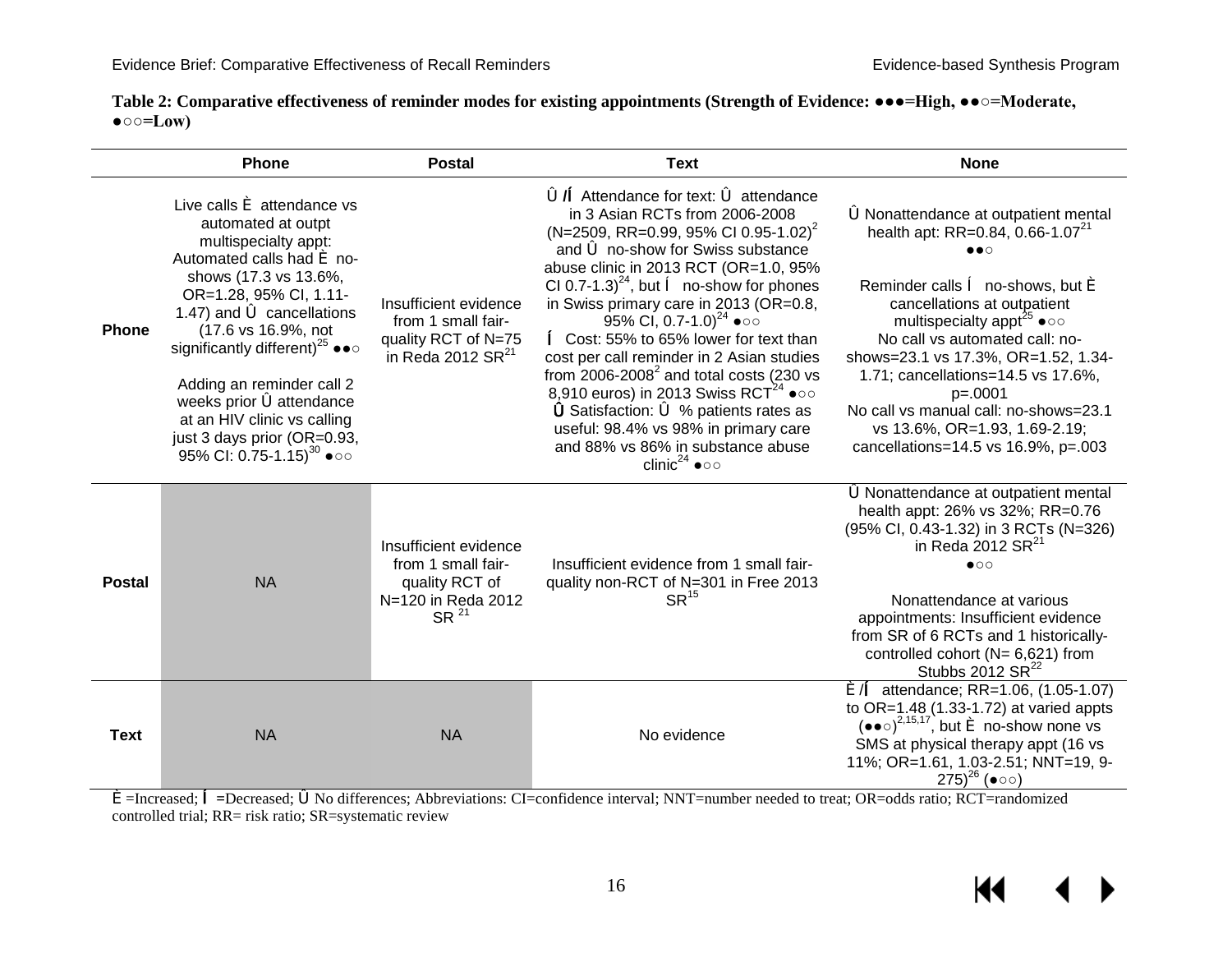KI

#### <span id="page-19-0"></span>**C. Facility characteristics**

One systematic review concluded that the effectiveness of text message reminders in increasing appointment attendance did not differ based on variation in clinic type (primary care vs hospital outpatient clinics).<sup>17</sup> But the strength of the evidence is unclear as the review provided insufficient detail to evaluate how variation in primary study quality may have affected outcomes or the precision of the estimates.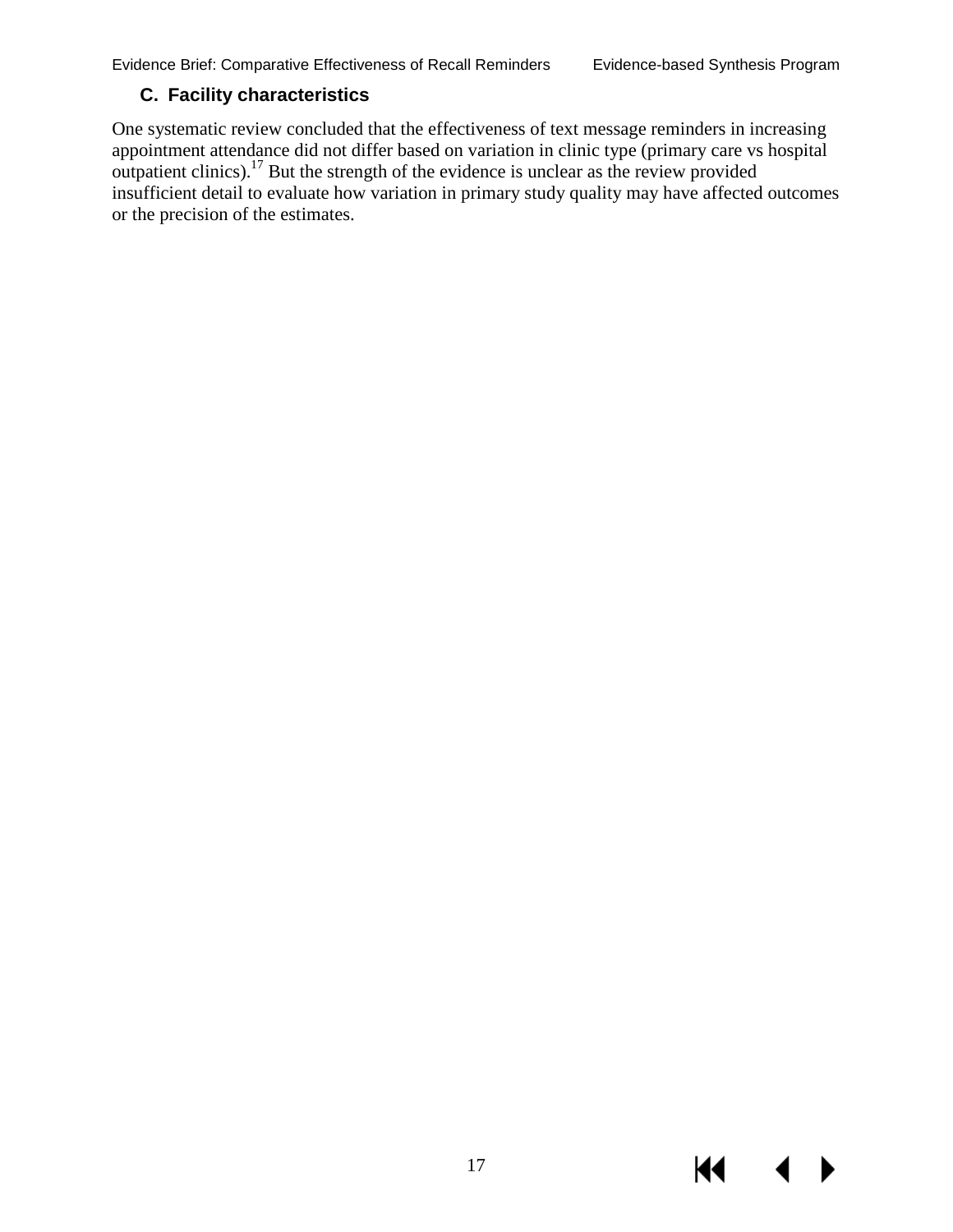# <span id="page-20-0"></span>**SUMMARY AND DISCUSSION**

We only identified 2 studies that compared different methods of scheduling established patients for follow-up visits. The more relevant of the 2 studies provided limited evidence that use of a recall reminder scheduling system can decrease the rate of missed appointments by 7 percentage points compared to '365 scheduling' in elderly Veterans seen in the Miami VA Geriatric Clinic in fiscal year 2006. However, the study provided no information about the time and resource impact of the recall reminder system or its engineering characteristics (*eg*, methods for managing recall delinquencies, letter content, etc), or the specific circumstances and practices of the medical center in which the study was performed.

Studies that compared appointment reminder methods suggest that ACAP should explore the use of live telephone reminders and text message reminders as an alternative to the current postal reminders. Live telephone reminders decreased no-shows by 4 percentage points compared with automatic phone reminders in non-VA multispecialty clinics. Compared to live telephone reminders, text messaging resulted in similar to borderline higher no-shows and similar satisfaction, but had the benefit of decreasing costs. However, these studies provided no information about the scheduling method used or whether patients were new or established. The independent effect of the Recall Reminder scheduling versus the appointment reminder components remain unknown, because studies only evaluated the comparative effectiveness of *either* the scheduling component *or* the reminder component, without accounting for their potential interaction.

#### <span id="page-20-1"></span>**LIMITATIONS**

The main methodological limitation of this evidence brief is that because of the shortened timeframe our strength of evidence ratings were limited for lower-priority evidence that (a) focused on scheduling *new* patients for *initial* visits rather than scheduling follow-up visits for established appointments or (b) focused only on the appointment reminder component, regardless of how the appointment got scheduled (*see eligibility criteria*). However, because the findings from the lower-priority evidence are less relevant, we do not think this limitation would affect our overall conclusions.

There are 3 main gaps in the published literature. First, it has not evaluated the effect of alternatives on a complete set of related system outcomes: no-show rates, backlog, call center waiting time, administrative burden, and patient satisfaction. Second, published literature has not evaluated policy options such as:

1) *More flexibility.* This option could give clinicians and patients a choice of recall reminder or scheduling a future appointment >90 days, more options for mode and threshold of notification, and the option to contact a dedicated phone line in the pertinent clinic versus a general call center number with redirection to specific clinics.

2) *Adaptation to local circumstances.* This option may involve using a different cutoff than 90 days depending on a facility's backlog of new patients, call center hold time, or the patient population.

Third, we were not able to distinguish the effect of the scheduling component versus the reminder component of the Recall Reminder system, because studies only evaluated *either* the

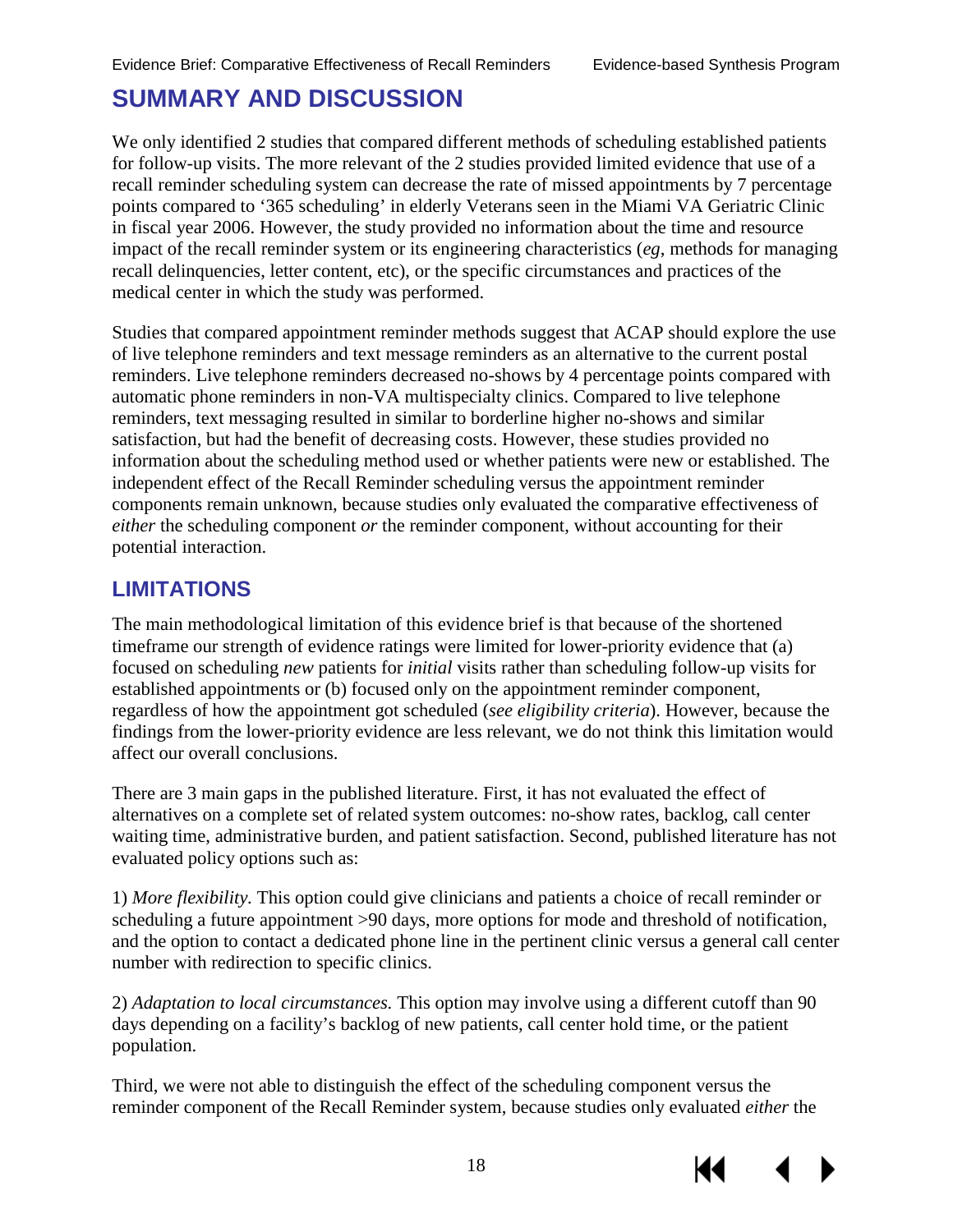scheduling component *or* the reminder component, without accounting for their potential interaction.

#### <span id="page-21-0"></span>**FUTURE RESEARCH**

The Recall Reminder procedure is part of a complex system that affects or is affected by the clinic backlog, the call center, and other parts of clinic administration. Previous research has focused narrowly on the no-show rate and a few other outcomes, missing, for example, the effect of burdening the call system or of patients' satisfaction with scheduling.

A VA quality improvement initiative is currently underway evaluating the effectiveness of various Recall Reminder approaches across 6 pilot sites and comparing sequence and timing of reminder postcards and calls and the '365 scheduling approach' of allowing Veterans to schedule appointments up to a year in advance before leaving the office.

A systems approach to designing research would provide a clearer picture of the relationship between inputs, changes, and effects (outputs) of the system and could make it easier to measure or predict the effect of introducing incremental changes or adaptations to local circumstances (Table 3). In conjunction with a data collection system plan, a subset of VA centers could be encouraged to identify variations that might work better for their centers, and flexible, rapid experimental research on the effectiveness of these changes given different inputs could be developed. Eventually, the VA could develop a comprehensive and validated agent-based model to simulate, and reduce the need for, experiments by helping to predict the possible impact of changes and tweaks to the RR system.

| Inputs (May influence the<br>effects of changes to the<br>system)                                                                                                                                                                                                               | Changes (Changes that a<br>facility might make to the<br>current system)                                                                                                                                                                                            | <b>Effects</b>                                                                                                                                                    |
|---------------------------------------------------------------------------------------------------------------------------------------------------------------------------------------------------------------------------------------------------------------------------------|---------------------------------------------------------------------------------------------------------------------------------------------------------------------------------------------------------------------------------------------------------------------|-------------------------------------------------------------------------------------------------------------------------------------------------------------------|
| Administrative<br>characteristics (eg, current<br>backlog of patients waiting<br>for primary care, call waiting<br>time, rate of misdirected<br>calls, staffing levels)<br>Population characteristics<br>(eg, cell phone use,<br>homelessness, proximity to<br>facilities, etc) | Cutoff for recall reminder (90<br>days, 120 days, etc)<br>Flexible approach to recall<br>٠.<br>(option for patient or clinician<br>to schedule out longer)<br>Flexible notification mode<br>٠.<br>(eg, patient chooses email,<br>phone, postcard)<br>365 scheduling | Missed appointment rate<br>$\blacksquare$<br>Backlog<br>٠.<br>Call center wait time<br>٠<br>Administrative burden<br>٠.<br>Patient satisfaction<br>$\blacksquare$ |

#### <span id="page-21-1"></span>**Table 3: Potential systems approach research design for evaluating the Recall Reminder system**

To inform this approach, we recommend also systematically collecting data directly from patients regarding the reliability of their transportation, scheduling preferences, satisfaction with appointment characteristics (*eg*, date, time, and provider), perceptions of purpose and need of appointment, relationship with provider, and other factors that have been found to predict missed opportunities. To address unanswered questions about other potential effect modifiers, we also recommend evaluating the impact of variation in system and provider factors, particularly clinic backlog level.

К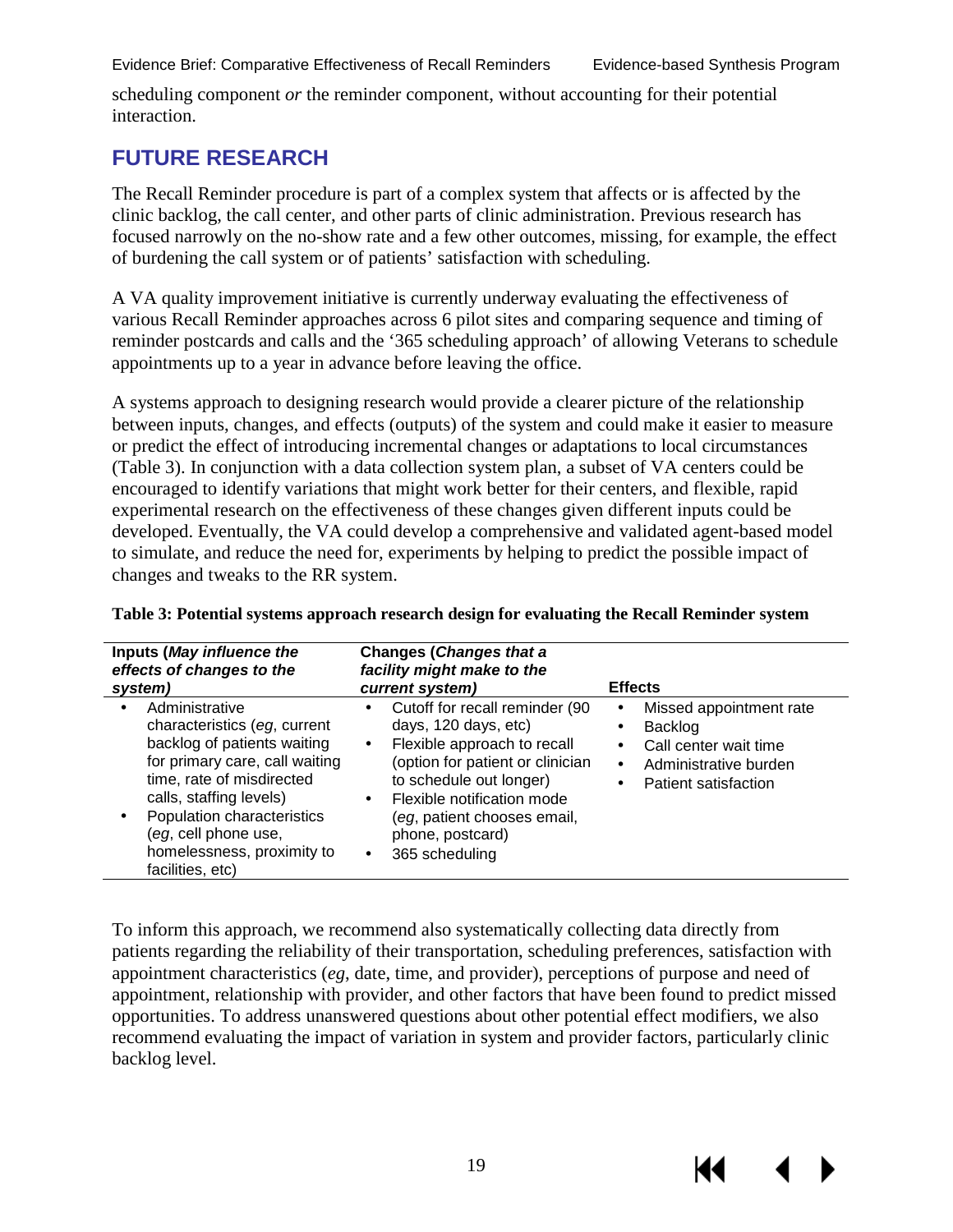К

As VA data has shown that forgetfulness is the top reason for missed appointments, more study is needed to isolate the added value of different types of appointment reminders when combined with using a recall reminder system to schedule follow-up appointments closer to the date they are needed. More study is also needed on the impact of variation in recall reminder scheduling system design, such as whether there are differences between using postal, phone, or text message reminders to contact Veterans or whether there are differences in contacting Veterans one day, one week, one month, or longer before the needed appointment. A factorial designed study could isolate both how much of the benefit of a recall reminder system versus 365 scheduling may be due to scheduling the appointment just in time versus the type of appointment reminder used and variation in the recall reminder system design. For example, a potential design could involve comparison of 3 types of scheduling approaches (*ie*, 365 scheduling, recall reminder scheduling by postcard, recall reminder scheduling by phone) and 2 types of reminders (*ie*, letter, phone), for a total of 6 treatment combinations: (1) 365 scheduling plus postal reminder, (2) 365 scheduling plus phone reminder, (3) recall reminder scheduling by postcard plus letter reminder, (4) recall reminder scheduling by postcard plus phone reminder, (5) recall reminder scheduling by phone plus letter reminder, and (6) recall reminder scheduling by phone plus phone reminder.

Additionally, the VA may consider exploring more targeted use of established patients' followup appointment scheduling procedures depending on the no-show probability of individual patients as determined based on a validated prediction model. NIRMO and other VA studies have primarily suggested and evaluated use of no-show modeling to inform targeting of reminder calls and improvement of clinic efficiency through selective overbooking strategies.<sup>33[,34](#page-24-19)</sup> However, the VA could consider piloting a study where a patient's method of follow-up appointment scheduling could be tailored based on no-show probability. For example, the Veterans with the lowest no-show probability could be offered the least labor-intensive option of 365 scheduling and Veterans with the highest-risk of no-show could be mandated for more intense scheduling approaches.

### <span id="page-22-0"></span>**CONCLUSIONS**

We found published literature to be of very little help in deciding whether to keep, modify, or replace the current Class I VHA recall reminder software. Published studies provided limited evidence that use of a recall reminder scheduling system can decrease the rate of missed appointments by 7 percentage points compared to '365 scheduling' in elderly Veterans, but without also evaluating resource use or the impact on backlog. Once appointments are scheduled, evidence also suggests that ACAP consider exploring use of live telephone reminders and text message reminders as an alternative to the current postal reminders to reduce Veterans' forgetfulness of their appointments. However, the independent effect of the scheduling component versus the reminder component remains unknown. Directions for future VA quality improvement initiatives include evaluation of (1) a complete set of pertinent and related system outcomes, (2) policy options of more flexibility and adaptation to local circumstances, (3) the impact of potential patient, provider and system effect modifiers, (4) the impact of variation in recall reminder scheduling system design (*ie*, how and when Veterans are contacted), (5) the independent contributions from the scheduling and reminder components, respectively, (6) the use of agent-based models to identify areas with greatest potential for change, and (7) tailoring the scheduling approach to the individual Veteran.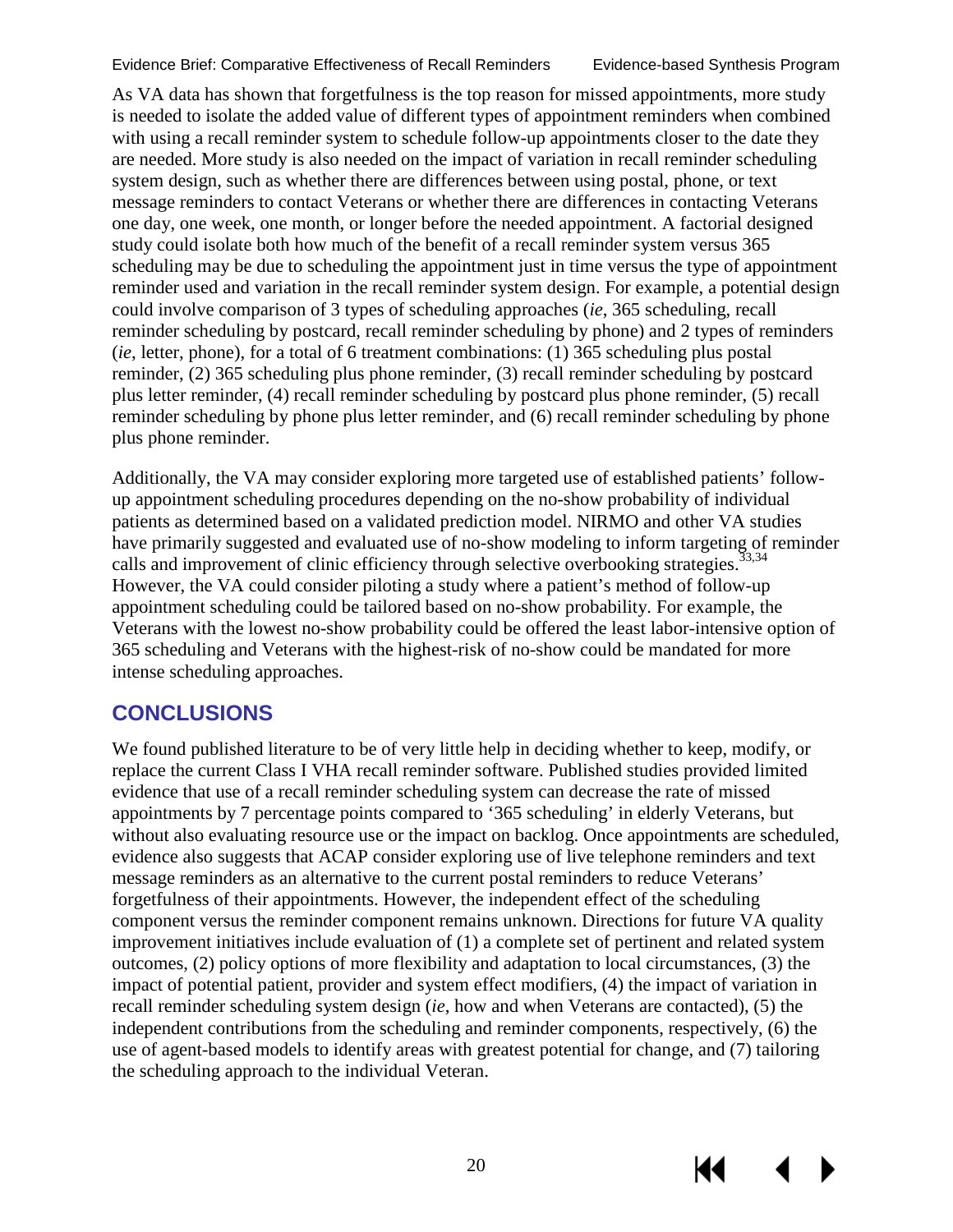# <span id="page-23-15"></span><span id="page-23-0"></span>**REFERENCES**

- <span id="page-23-1"></span>**1.** Car J, Gurol-Urganci I, de Jongh T, Vodopivec-Jamsek V, Atun R. Mobile phone messaging reminders for attendance at healthcare appointments. *Cochrane Database of Systematic Reviews.* 2012;7:CD007458.
- <span id="page-23-11"></span>**2.** GurolUrganci I, de Jongh T, VodopivecJamsek V, Atun R, Car J. Mobile phone messaging reminders for attendance at healthcare appointments. *Cochrane Database of Systematic Reviews.* 2013(12).
- <span id="page-23-12"></span>**3.** McLean S, Gee M, Booth A, et al. *Targeting the Use of Reminders and Notifications for Uptake by Populations (TURNUP): a systematic review and evidence synthesis*. Southampton UK: National Institute for Health Research; 2014.
- **4.** McMullen MJ, Netland PA. Lead time for appointment and the no-show rate in an ophthalmology clinic. *Clin Ophthalmol.* 2015;9:513-516.
- <span id="page-23-2"></span>**5.** *Audit of Veterans Health Administration's Efforts to Reduce Unused Outpatient Appointments.* Washington, DC: Department of Veterans Affairs Office of Inspector General; 2008.
- <span id="page-23-3"></span>**6.** VHA Directive 2010-027: VHA Outpatient Scheduling Processes and Procedures. Washington, DC; 2010.
- <span id="page-23-4"></span>**7.** Goffman R. The Veterans Health Administration's Position Regarding Reducing Missed Opportunities. Paper presented at: Healthcare Systems Process Improvement; February 19, 2015, 2015; Orlando, FL.
- <span id="page-23-5"></span>**8.** Higgins JP, Altman DG, Gotzsche PC, et al. The Cochrane Collaboration's tool for assessing risk of bias in randomised trials. *BMJ.* 2011;343:d5928.
- <span id="page-23-6"></span>**9.** McDonagh MS, Jonas DE, Gartlehner G, et al. Methods for the drug effectiveness review project. *BMC Medical Research Methodology.* 2012;12:140.
- <span id="page-23-16"></span><span id="page-23-7"></span>**10.** Robinson KA, Chou R, Berkman ND, et al. *Integrating Bodies of Evidence: Existing Systematic Reviews and Primary Studies Methods Guide for Effectiveness and Comparative Effectiveness Reviews*. Rockville, MD; 2008.
- <span id="page-23-8"></span>**11.** Cherniack EP, Sandals L, Gillespie D, Maymi E, Aguilar E. The use of open-access scheduling for the elderly. *Journal for Healthcare Quality.* 2007;29(6):45-48.
- <span id="page-23-17"></span><span id="page-23-9"></span>**12.** Saine PJ, Baker SM. What is the best way to schedule patient follow-up appointments? *Joint Commission Journal on Quality & Safety.* 2003;29(6):309-315.
- <span id="page-23-10"></span>**13.** Schauman O, Aschan LE, Arias N, Beards S, Clement S. Interventions to increase initial appointment attendance in mental health services: a systematic review. *Psychiatric Services.* 2013;64(12):1249-1258.
- **14.** Atherton H, Sawmynaden P, Meyer B, Car J. Email for the coordination of healthcare appointments and attendance reminders. *Cochrane Database of Systematic Reviews.*  2012;8:CD007981.
- **15.** Free C, Phillips G, Watson L, et al. The effectiveness of mobile-health technologies to improve health care service delivery processes: a systematic review and meta-analysis. *PLoS Medicine / Public Library of Science.* 2013;10(1):e1001363.
- <span id="page-23-14"></span>**16.** George A, Rubin G. Non-attendance in general practice: a systematic review and its implications for access to primary health care. *Family Practice.* 2003;20(2):178-184.
- <span id="page-23-13"></span>**17.** Guy R, Hocking J, Wand H, Stott S, Ali H, Kaldor J. How effective are short message service reminders at increasing clinic attendance? A meta-analysis and systematic review. *Health Services Research.* 2012;47(2):614-632.